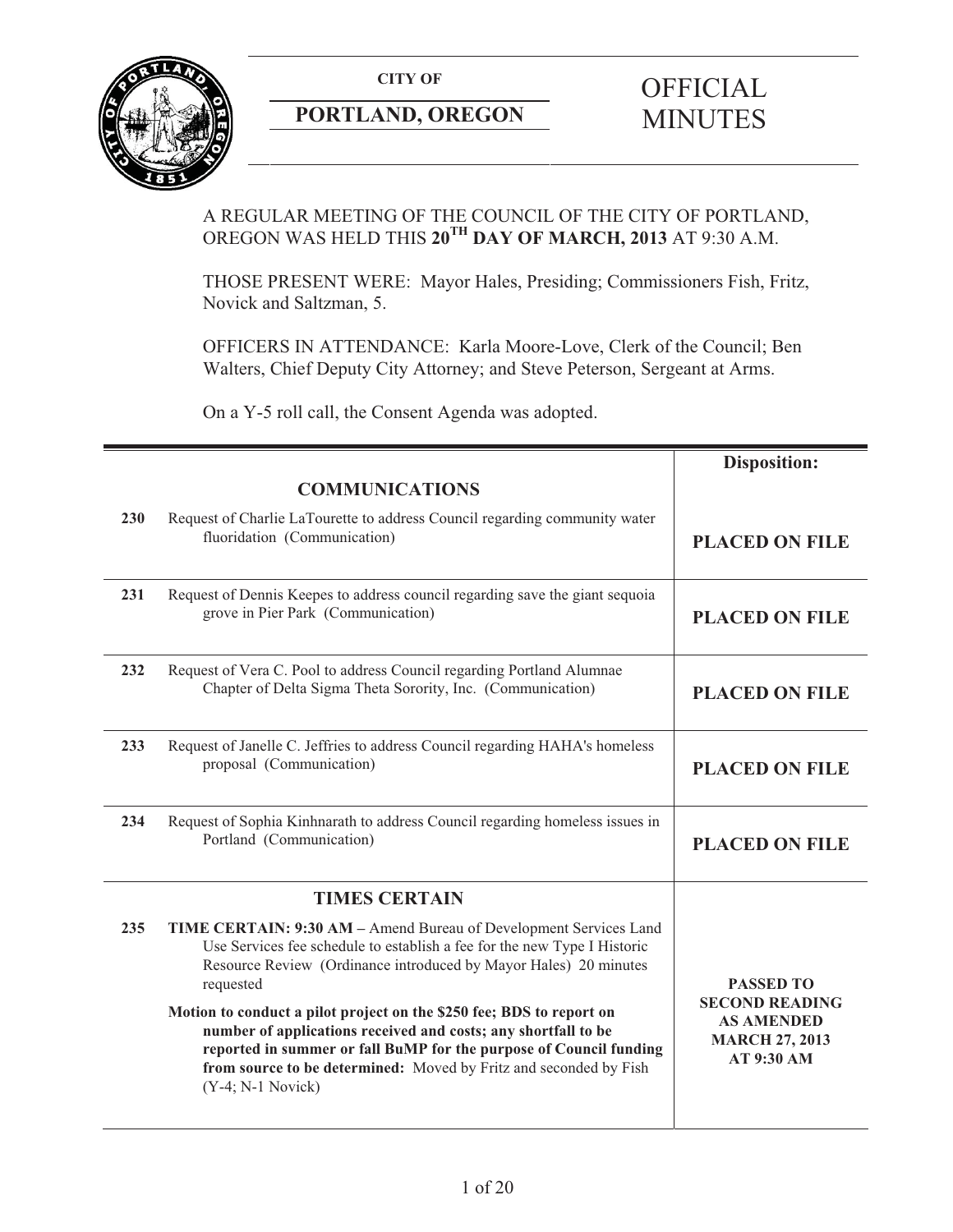|        | <b>CONSENT AGENDA - NO DISCUSSION</b>                                                                                                                                                                                                                                                  |                                                                                  |
|--------|----------------------------------------------------------------------------------------------------------------------------------------------------------------------------------------------------------------------------------------------------------------------------------------|----------------------------------------------------------------------------------|
|        | <b>Mayor Charlie Hales</b>                                                                                                                                                                                                                                                             |                                                                                  |
| $*236$ | Authorize application to the State of Oregon, Youth Development Council for<br>a grant in the amount of \$52,721 to provide a Gang Impacted Family<br>Team Coordinator and a public service phone number (Ordinance)                                                                   | 185927                                                                           |
|        | $(Y-5)$                                                                                                                                                                                                                                                                                |                                                                                  |
|        | <b>Bureau of Environmental Services</b>                                                                                                                                                                                                                                                |                                                                                  |
| 237    | Authorize contract and provide payment for construction of the SE Oak St<br>Sewer Replacement - SE 10th Ave to SE 18th Ave Project E09095 at an<br>estimated cost of \$2,000,000 (Ordinance)                                                                                           | <b>PASSED TO</b><br><b>SECOND READING</b><br><b>MARCH 27, 2013</b><br>AT 9:30 AM |
|        | <b>Bureau of Planning &amp; Sustainability</b>                                                                                                                                                                                                                                         |                                                                                  |
| $*238$ | Amend contract with NTT Centerstance, Inc. to enhance the functionality of<br>the Salesforce database, extend the contractual term for three years and<br>increase the not-to-exceed value by \$62,378 for a contractual total of<br>\$91,128 (Ordinance; amend Contract No. 30002095) | 185928                                                                           |
|        | $(Y-5)$                                                                                                                                                                                                                                                                                |                                                                                  |
| 239    | Accept a Grant Intergovernmental Agreement in the amount of \$80,000 from<br>the Metro Regional Government for administration of the City Master<br>Recycler Program in FY 2013-2015 (Ordinance)                                                                                       | <b>PASSED TO</b><br><b>SECOND READING</b><br><b>MARCH 27, 2013</b><br>AT 9:30 AM |
|        | <b>Bureau of Transportation</b>                                                                                                                                                                                                                                                        |                                                                                  |
| $*240$ | Authorize two competitive solicitations one for equipment and one for<br>installation of equipment for the lighting efficiency program (Ordinance)                                                                                                                                     | 185929                                                                           |
|        | $(Y-5)$                                                                                                                                                                                                                                                                                |                                                                                  |
| 241    | Authorize contract and provide for payment for construction of SW Curry<br>Closure Project (Second Reading Agenda 215)                                                                                                                                                                 | 185930                                                                           |
|        | $(Y-5)$                                                                                                                                                                                                                                                                                |                                                                                  |
| 242    | Authorize contract and provide for payment for construction of the SW Huber<br>Street Sidewalk Infil Project (Second Reading Agenda 216)                                                                                                                                               | 185931                                                                           |
|        | $(Y-5)$                                                                                                                                                                                                                                                                                |                                                                                  |
|        | <b>Office of Management and Finance</b>                                                                                                                                                                                                                                                |                                                                                  |
| $*243$ | Pay claim of Portland General Electric in the sum of \$7,270 involving Bureau<br>of Environmental Services (Ordinance)                                                                                                                                                                 | 185932                                                                           |
|        | $(Y-5)$                                                                                                                                                                                                                                                                                |                                                                                  |
| $*244$ | Authorize a contract to replace four street sweepers for use by the Bureau of<br>Transportation for \$908,040 (Ordinance)                                                                                                                                                              | 185933                                                                           |
|        | $(Y-5)$                                                                                                                                                                                                                                                                                |                                                                                  |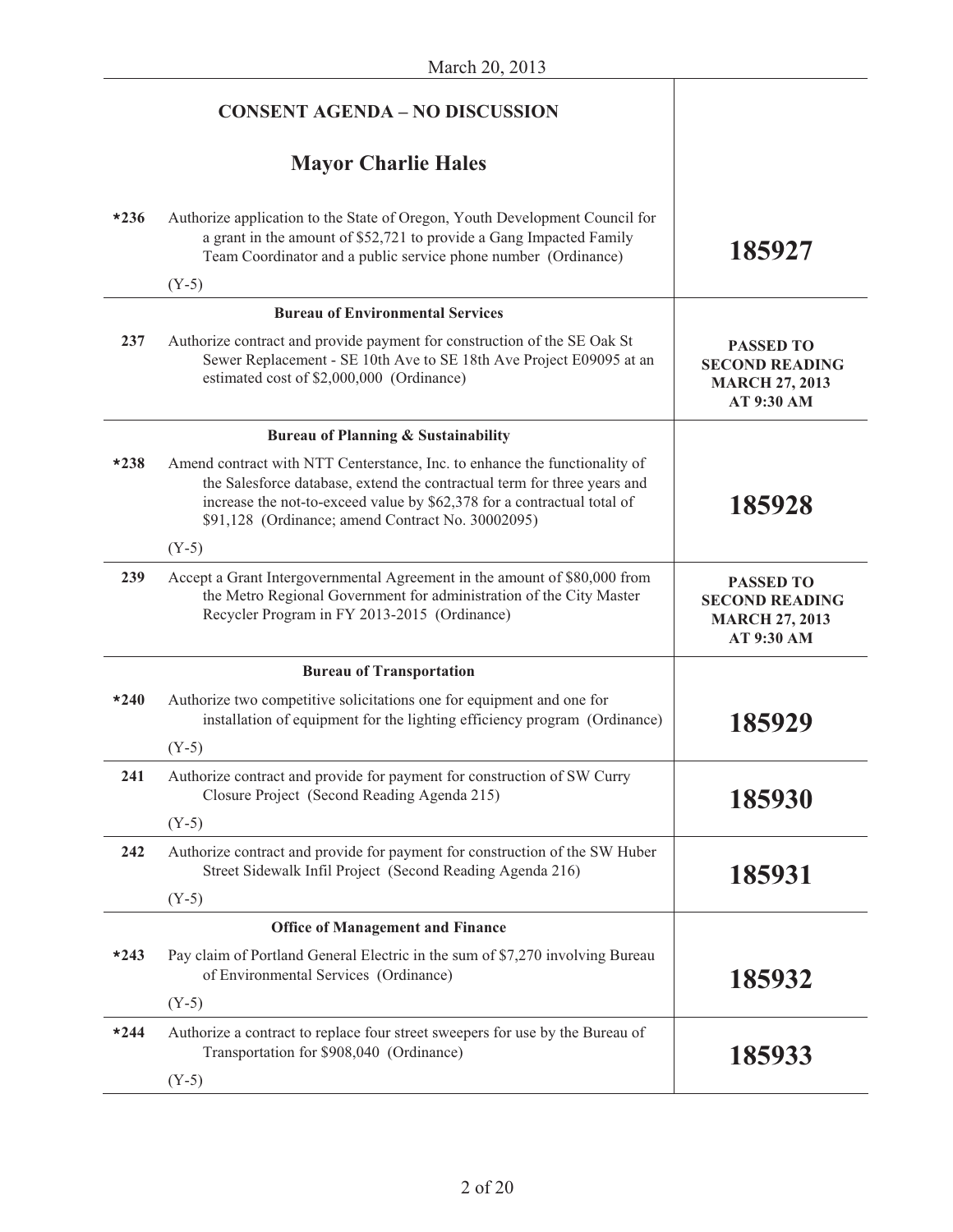| 245    | Consent to franchise transfer from TCG Oregon to Teleport Communications<br>America, LLC (Second Reading Agenda 219)<br>$(Y-5)$ | 185934 |
|--------|---------------------------------------------------------------------------------------------------------------------------------|--------|
|        | <b>REGULAR AGENDA</b>                                                                                                           |        |
|        | <b>Mayor Charlie Hales</b>                                                                                                      |        |
|        | <b>Bureau of Transportation</b>                                                                                                 |        |
| $*246$ | Authorize a competitive solicitation for construction inspection and project<br>support personnel (Previous Agenda 214)         | 185935 |
|        | $(Y-5)$                                                                                                                         |        |

At 10:52 a.m., Council adjourned.

**LAVONNE GRIFFIN-VALADE** 

Auditor of the City of Portland

all

By Karla Moore-Love Clerk of the Council

For a discussion of agenda items, please consult the following Closed Caption File.

# **WEDNESDAY, 2:00 PM, MARCH 20, 2013**

**DUE TO LACK OF AN AGENDA THERE WAS NO MEETING**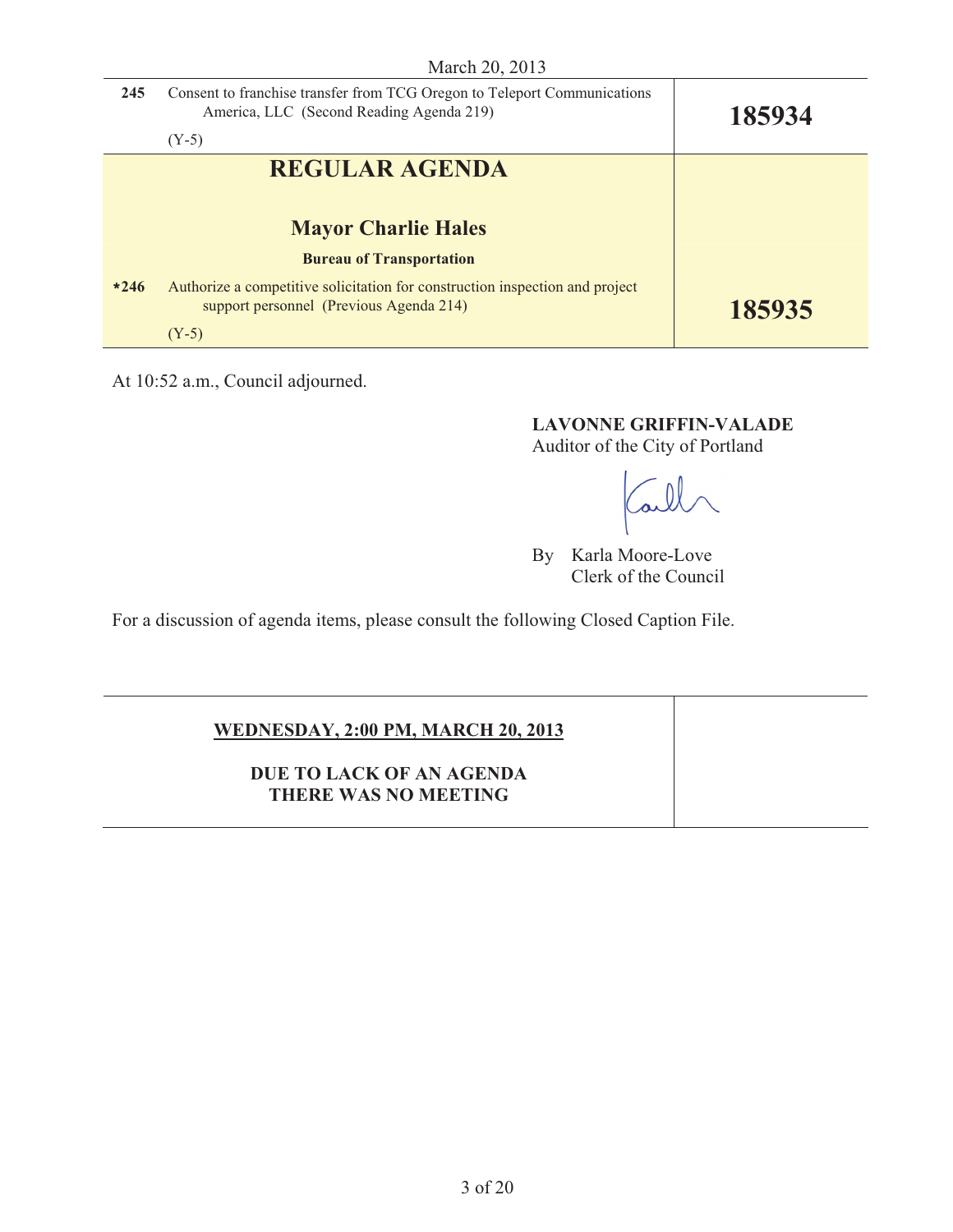# March 20, 2013 **Closed Caption File of Portland City Council Meeting**

This file was produced through the closed captioning process for the televised City Council broadcast and should not be considered a verbatim transcript. Key: **\*\*\*\*\*** means unidentified speaker.

# **MARCH 20, 2013 9:30 AM**

**Hales:** A couple of women in my family have battled breast cancer. So, this is, on that subject, and it's important. Whereas approximately one in eight women in the united states will develop breast cancer within their lifetime, and whereas the best surgery for treatment of cancer results in disfigurement which has a significant effect on woman's self-esteem and wellbeing, and whereas restoring a breast is an integral part of the treatment, it's of paramount importance in women's recovery, and whereas the women's health and cancer rights act requires group health plans, and insurance companies, and health management organizations, offering mastectomy coverage to, provide women with notice of these rights when they enroll. And whereas most members of the medical community and community at large advocate that all women with a new diagnosis breast cancer deserve to know the rights exist so that they can make an educated and thoughtful decision regarding treatment options, and whereas treating a comprehensive breast treatment plan prior to implementing the treatment modalities has an impact on the overall wellbeing of a patient. Now, therefore, I charlie hales, mayor of Portland, Oregon, the city of roses do hereby proclaim march 21, 2013, as breast restoration advocacy education day, and encourage all residents to observe this day. And, of course, I want to add to make sure that everyone gets regular examinations. So, with that, I will call the council to order. [gavel pounded]

**Hales:** Ask that the roll be called.

**Fritz:** Here. **Fish:** Here. **Saltzman:** Here. **Novick:** Here.

**Hales:** Here. We have communications items. Could you please read those, Karla.

#### **Item 230.**

**Hales:** Welcome.

**Charlie LaTourette:** Good morning, mayor hales and commissioners. I am charlie latourette, the executive director of the dental foundation Oregon. We deliver free dental care on a mobile dental clinic called the tooth taxi all over the state, and around the Portland area. We spend a lot of time in Portland where there is significantly more dental decay than in many cities where there is fluoridation in cities. In fact, Portland has 40% more dental decay than kids in seattle, which has had fluoridation for decades. 40%. I am horrified by what I see almost weekly on our van of kids who come with severe dental decay. In fact, not too long ago we had a 13-year-old boy who was suffering with, with very badly impacted tooth for year. And unable to sleep. Unable to eat, or go to school, and he was in so much pain tried to pull his own tooth out. Thousands of kids in Portland. Are suffering needlessly. They are missing school. And they are ending up in emergency rooms. Costing the health care system a significant amount of money. And it does not have to be this way. Decades of research and experience has shown that community water fluoridation reduces decay by 25% or more and safe. The cdc has named water fluoridation one of the ten health achievements of the 20th century. Over 200 million americans already enjoy this public health benefit but not here in Portland. Every major trust and health care organization in the country supports it. Over 3,000 scientific studies spanning 50 years have shown community water fluoridation to be safe and effective. 3,000 studies. And it also saves money. And every dollar invested in fluoridation saves \$38 in untreated care, that can save our community millions of dollars potentially. And more importantly it, saves thousands of dollars per person, money for families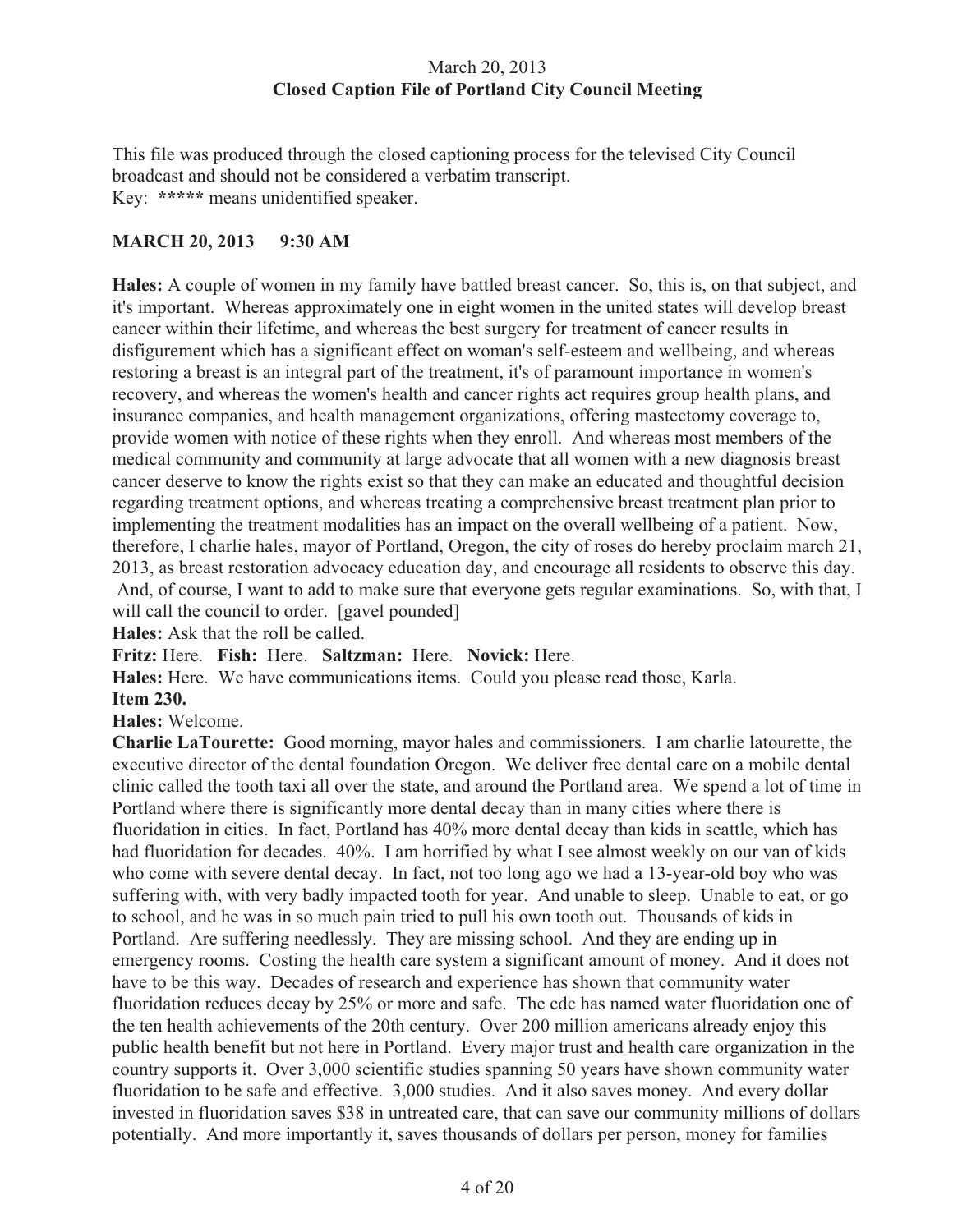who cannot afford to spend it on care and don't have it. The science is clear. The need very clear. It's time we implement the community water fluoridation in Portland. Thank you.

**Hales:** Thank you very much. Next one, please.

#### **Item 231.**

**\*\*\*\*\*:** Good morning.

**Hales:** Good morning, dennis, welcome. I think may know the procedure. You have three minutes, and if you are representing an organization let us know that.

**Dinnis Keepes:** Sure. I have a folder for each of the council members. Thank you. I appreciate if we could get that there. Ok. My name is dennis keepes, for the record. I am here, the topic I have today is to save the giant sequoia grove in pier park. I have a folder, on the right-hand side there is a nice picture of our giant sequoia grove. The issue is that there is there is a bridge and path construction that are too harmful for the sequoia growth. The second issue is, is that there has been a lack of transparency in the process. Chronologically, on december of 2011, personal, my wife and I went to an open house regarding the bridge construction. We asked, are any pier park therese trees to be cut? No, was the grove to be encroached upon? No. You don't have to worry about your trees, dennis, they assured me. The bridge at this point was to be built in 2012. But something must have happened because nothing was built in 2012. We remained attentive, but hearing nothing, I was shocked. February 7th 2013, the tree, giant sequoia tree was post to be removed for the construction. 12 days later, the friends of pier park meeting, I learned also, a path being built through the center of the sequoia grove. Two days later, at a mediation, promises were exchange between city of Portland and the friends of the giant sequoia growth, the pertinent promise here is that we were promised to be involved in the design of the ada path. Seven days later, we learned the ada path is a ten by 65-foot slab of asphalt towards the center of the giant sequoia grove where it stops, and because that's where they run out of money. This is just, just awful. The root system of the giant sequoia are only about six inches deep, and they are way too shallow and sensitive to be run over by tires indiscriminately. So, we oppose this 10 by 65-foot ada path. Right behind the photo, is a blueprint of this path, which is a third off-ramp of the bridge. We think the bridge can be strong without it. And we want to be involved in the design of the ada path as promised. We feel like we can do better than this. We feel like if we put our heads together and work together, we can do much better than this. So, thank you very much, and happy first day of spring. **Hales:** Thank you and thanks for your advocacy. Thanks for coming.

# **Item 232.**

**Hales:** Good morning, vera.

**Vera C. Pool:** Good morning. Mr. Mayor hales and our city council members, I am vera pool of the Portland chapter of delta sigma theta sorority. On behalf of the Portland chapter, we thank for the opportunity to join you to share with you briefly about the year of 2013. Which culminates our centennial celebration. On a national level, we started our celebration by participating in the annual pasadena, california, rose parade on january 1st. With a, a beautiful float surrounded by our sisters in red and white. First time in the parade history that an african-american float was entered. The following week, the second week in january, we celebrated our founder's day at howard university in Washington. And where 22 courageous african-american women on january 13, 1913, established delta sigma theta sorority, inc we have over 290,000 members, in july of this year, 28 members of the Portland chapter will be joining. As of today, we have 45,000 members who are registered to attend the national convention in d.c., to celebrate our 100 years of services in the sorority. Locally, on may 25th, at the holiday inn airport we will celebrate our 34th year women of excellence and scholarship luncheon, where we will award a minimum of two scholarships to high school senior, the Portland chapter will host a black and white about all on the beautiful, sustainable green building. We are requesting your support and participation, last but not least we engage in our program that includes economic development, physical and mental health, and political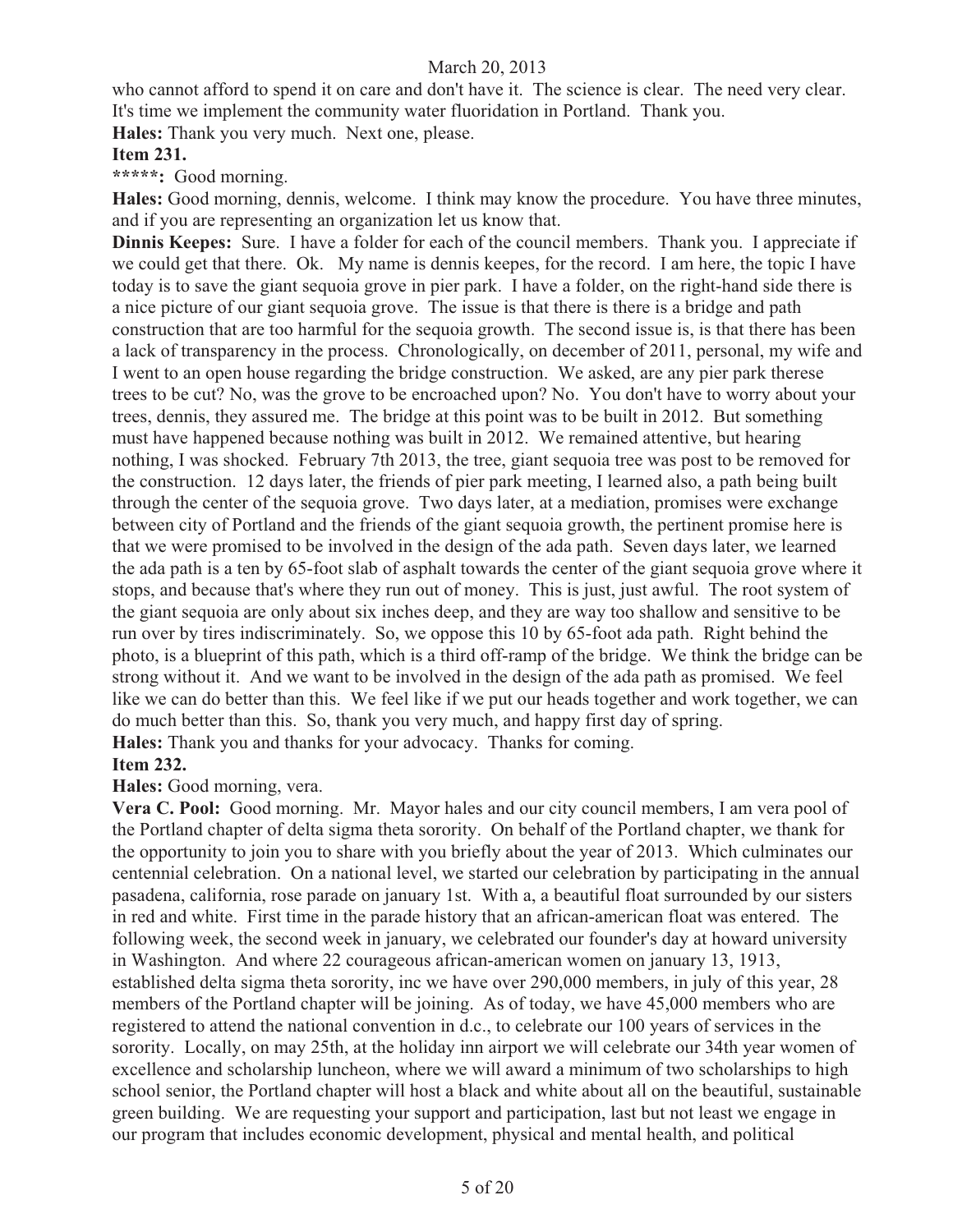awareness, and our national awareness and involvement and, and education development, I believe. We continue to do our mentor program. We have three programs for young kids. Middle school, high school. We have two for girls, the gems and the academy, and we also have one mentoring program for males, which is the embody program. Embody, empowering males to build opportunities for developing independence. My purpose being here today, in request from the mayor, to, to present us with a proclamation on our 100th anniversary, and I want to thank you for the opportunity, and also I just want my sisters to stand up this morning to be, to acknowledge him. Thank you very much.

#### **Hales:** Good morning. [applause]

**Hales:** Thank you, vera and to you and all the deltas for all that you are doing for the community. Congratulations. I know you have a lot of friends and supporters here that look forward to you burning that mortgage, and other, other activity like that in the future here in Portland. So thank you. [applause]

**Hales:** Next item.

#### **Item 233.**

**Hales:** Good morning, janelle.

**Janelle C. Jeffries:** Good morning. My name is janelle c. Jeffries. And I am a Portland state university masters of science and conflict resolution students who does work. I am also a supporter. I support the homeless against homelessness in america, and haha's february 27th, 2013 proposal. And I also want to talk a bit about this and homelessness or houselessness, as we like to say. The mission statement is, the mission provide a safe place to sleep without interruption and a safe place to be for people in our community experience, homelessness. According to 2012, the estimated data, from the u.s. Department of housing and urban development, continuing care, homelessness assistance programs, there is an estimated 633,782 men and women and children experiencing homelessness in the following, an emergency shelter, transitional housing or are unshelter. Of that amount, 15,828 were homeless in Oregon with 4,423 alone in the Portland gresham Multnomah county area. And in 2012 data from the Portland gresham Multnomah county area, the homeless identify that they were the following. 1,025 were chronically homeless. 503 were severely mentally ill and 727 have chronic substance abuse issues, and 380 were veterans, and 20 were persons with hiv and aids and 787 were victims of domestic violence, and 16 were youth under 18, and in comparison, as of, of -- according to the 2012, the united states conference of mayors and hunger and homelessness survey, a status report on hunger and homelessness in america, american cities, a, a 25-city survey in Portland, Oregon, 16.3% of people lived before the poverty line, and to accommodate and increase the demand shelters have had to consistently have clients sleep on overflow cots, in chairs and hallways, or use other sleeping arrangements, convert buildings into shelters and distribute vouchers for hotel or motel stays, because shelter beds were not available. Homelessness shelters have had to turn away both homeless families and homeless individuals. City officials estimate that 75% of the demand for shelter went unmet. And in the next year, officials expect the number of homeless families and homeless individuals to decrease in resources to provide emergency shelter to the, to decrease moderately, from your own study, city policy associates, Washington, at the u.s. Conference of mayors page 61. I'm not going to be able to finish inn, in my, my friend, sophia may be able to continue some of this. But, I do want to, to end with the u.n., the united, the universal declaration of human rights adopted by the u.n. On december 10, 1948. For article 7, all are equal before the law and entitle without any discrimination to equal protection of the law. And all are entitle to equal protection against any discrimination in violation of the declaration and against any discrimination. Please become an ally of haha and right to dream to. Thank you.

**Hales:** Thanks for being here. Thank you. [applause] **Hales:** I think that we have one more?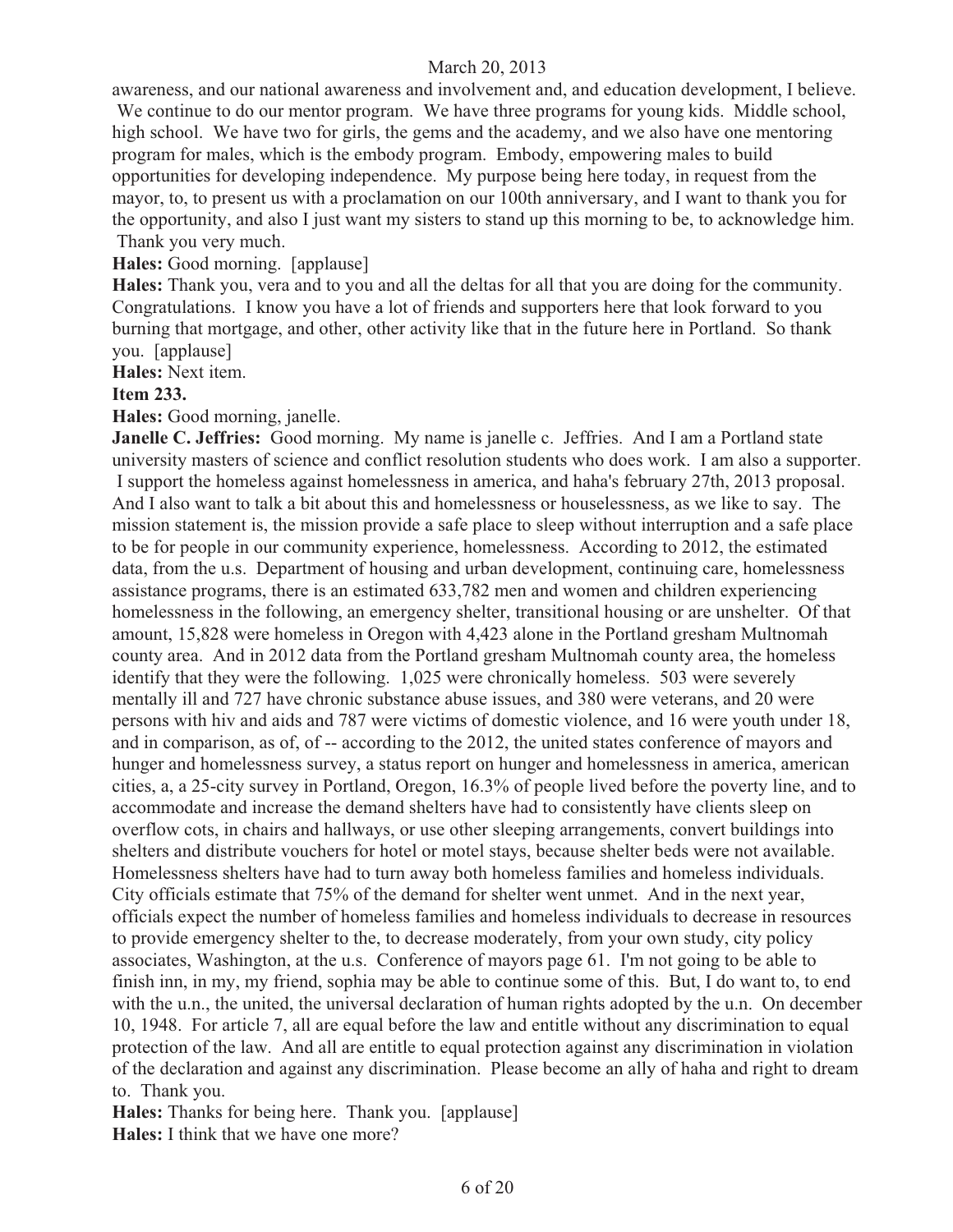# **Item 234.**

**Hales:** Good morning.

**Sophia Kinhnarath:** Ok. I'm sophia kinhnarath. And first and foremost, I want to thank you guys for passing the, the sick leave ordinance and also for funding the youth education program for the summer. You guys did the right thing, and that gives me hope for the city. But, let me give some statistics about the right to dream. We get 12 hours of uninterrupted sleep to an average of 90 people a night, that's 32,850 times a year. The average people that we turn away is 20. That's 7,300 people that we turn away. And, and we all need sleep to function. For more than 55% of our expenses goes towards a fine, and that's not ok as a city, as a human, as people with, with heart and a soul, we should not get fine but help each other, and we have a success rate. We have 40 people who have housing and have maintain it. We have 38 people who have, have found jobs because they have been able to sleep without any taxpayers' money. And so, we come here and we talk and you guys listen. And sometimes, I feel like you guys don't really hear us, and maybe with this new art tax that guys have gotten, you know, \$35 from each person, I wrote you a little poem some, call it a poem, some call it a rap, but you can call it the truth. So, submitting my life to greater cause, making sure that there ain't no pause. Putting my soul in and everything into this place that gives me nothing, nothing but the benefits of making my voice be heard. Speaking for the thousands of voices blurred. Hidden behind corporations' greed, hearing city council lie about people's needs, criminalizing people who sleep on the streets, hiding problems by making sure the homeless eat. I'm sorry to tell about if feeding the poor all you can do. Then rest assured that the problem is you. Food, clothing and shelter is all we need to survive. Then why am I hearing these lies. We want to end homelessness but we spend money so careless. 46.9 million. 46.9, can I hear it again, 46.9 million into the clark center. Let me let you ponder. 46.9 million. Don't get me wrong. 150 people will live long, the center is a place, however, 46 million, could have been the houseless problem erased. You can be our allies to use your power and voight to make a right choice, you can continue the fine and is make headlines. Or you can lower your guards and, and come to right to dream's yard. Come, sit down, and I invite. Come and have a cup of tea. It's on us. It's free. And imagine, we are supposed to be a team. The city and i, not me against. Not you against me. But I must be dreaming because I can hear my people screaming. Ho-ho, hey, a right to dream here to stay, ho, ho, hey, hey, a right to dream is here to stay. You can be the dream what martin luther king dreamt, the revolutionary like malcolm x, if you work hard with honor, dignity, and respect. Like my east coast rebel brothers would say, work like hugo chavez every day. I'll we're asking is wave the fine and is talk to us and have a space for us available to talk to you guys. Thank you. **Hales:** Thank you, and thanks for coming. [applause] ok. Thank you very much. Let's move on to consent calendar. I don't believe that there are any items that have been requested to be removed. Are there any this morning? If not, let's take a roll call and consented, please.

# **Fritz:** Aye. **Fish:** Aye. **Saltzman:** Aye.

**Novick:** I just wanted to say, before I vote, that, that I would not vote for a consent agenda, that includes 241, i'm sorry, 242, authorize contract payment, stretch into the southwest huber street sidewalk information project, unless I were fully confident that, that the southeast 136th street sidewalk project is also going to go forward. So, with that stipulation, I vote aye. **Hales:** Aye. [gavel pounded]

**Hales:** Ok. We have a time certain item for 9:30. And I think that we have mr. Scarlet here. Yes, we do.

# **Item 235.**

**Paul Scarlett, Director, Bureau of Development Services:** Good morning, mayor and commissioners. Paul scarlett, director for the bureau of development service. With Rebecca esau, the land use services division manager, we're here to, to present on the fee, new fee for the historic code, new historic code that was approved a couple of weeks ago. And the fee that we are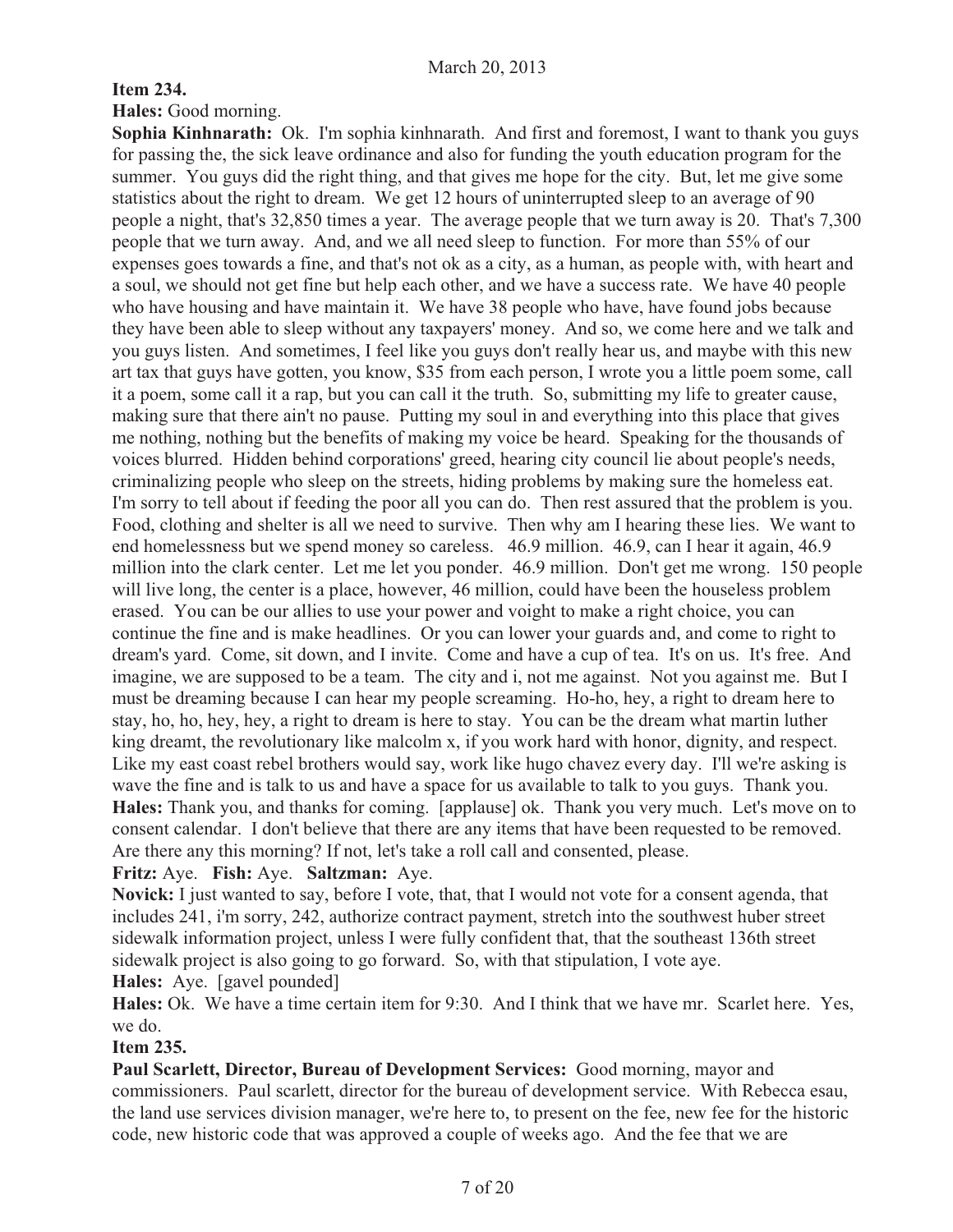presenting is in concert with the new code that was changed to, to reflect a streamline process, and that includes a faster time line and less cost. The cost that we have established for, for the new code, which is a type one review process, is 475. The \$475 is, is reflective of the cost it would take to, to do the, the work from start to finish. And to rebecca's credit, she combed over every, pretty much every minute and every five-minute process it would take to, to completely review the plan for minor alterations and work and history, in the historic districts, so, \$475 is the fee that we're propose. And asking for council to accept. It would go into effect at the same time. The new code goes into effect, which is may 1st. And I do want to express that, that this is certainly still, I would be remiss if I did not include that. There was great collaboration between us, the bureau of planning and sustainability, and to, to commissioner Saltzman, to his credit, pushed susan anderson and myself to find a solution to a long-standing problem where we had a one size fit all process. This new code or new type of, of, one review, really will be commensurate with the type of alterations that, that should, that should take only three weeks or two or three weeks versus six to eight weeks, and versus 900 plus down to now 475. And pretty excited. About, about that change, and I think we are, we are being very responsible, certainly, and we have heard concerns, and frustration about the 475, that it's still too high and, and in order to lower it, if there is some form of subsidy, that can be entertained, but, being an operating bureau and a cost recovery bureau, that's the fee that reflects the work needed to, to complete the type one review. And rebecca, I turn it over to you if you have any specifics.

**Rebecca Esau, Bureau of Development Services:** I don't have anything more to add.

**Fish:** Since we have received correspondence and emails from folks who testified last time, raising concerns about the fee, I wonder if paul could walk us through the specific concerns that have been raised and, and his reaction to those concerns, and what, what specific options the council would have to address those concerns.

**Scarlett:** Ok. Certainly, we have heard the concern about, about the 475, and the request for I believe 250, is what i've been hearing, would be an appropriate amount. And that, I can appreciate the concern. And again, being a cost recovery bureau, we set the cost base on the cost of doing the work, and the land use program does receive some general fund, a small percentage, and certainly, could be offset with some funds. This is a very, very difficult time with the general fund deficit. So, we can present it in that light and it would be up to the council to, I guess, reach a decision on how to, to lower the fee.

Fish: Is the fee you are proposing at  $100\%$  cost recovery?

**Scarlett:** It is.

**Fish:** And based on what assumptions.

**Scarlett:** The assumptions that rebecca has gone into very detailed analysis of what it takes, and the average amount of time to complete this with you, but go ahead.

**Esau:** I did an estimate on, on all of the steps involved, and everything from taking an application, to posting the notice on the website, and creating a hailing list and doing the mailing, and the distribution cost, and postage costs, and staff time. So, the staff time broke down to approximately 6.75 hours, on average, estimated per case, and plus the additional postage cost, which came to \$475.

**Fish:** Do you anticipate a process whereby you could evaluate your actual cost over a particular period of time? And, and revisit the question of whether the fee is commensurate with your cost? **Esau:** Yes. We are setting in place a system for the staff to monitor their time over the course of the next year, and we'll, we'll adjust the, the fee as needed. And the next fiscal year. With that data. **Fish:** Forgive my ignorance but is there any self help or sweat equity on the part of the public that would make this more streamlined for you, and potentially, reduce the impact on the bureau? **Esau:** Yes, we're working with our staff to get new information on our website, as well as additional brochures to help customers be prepared when they are working on their applications to,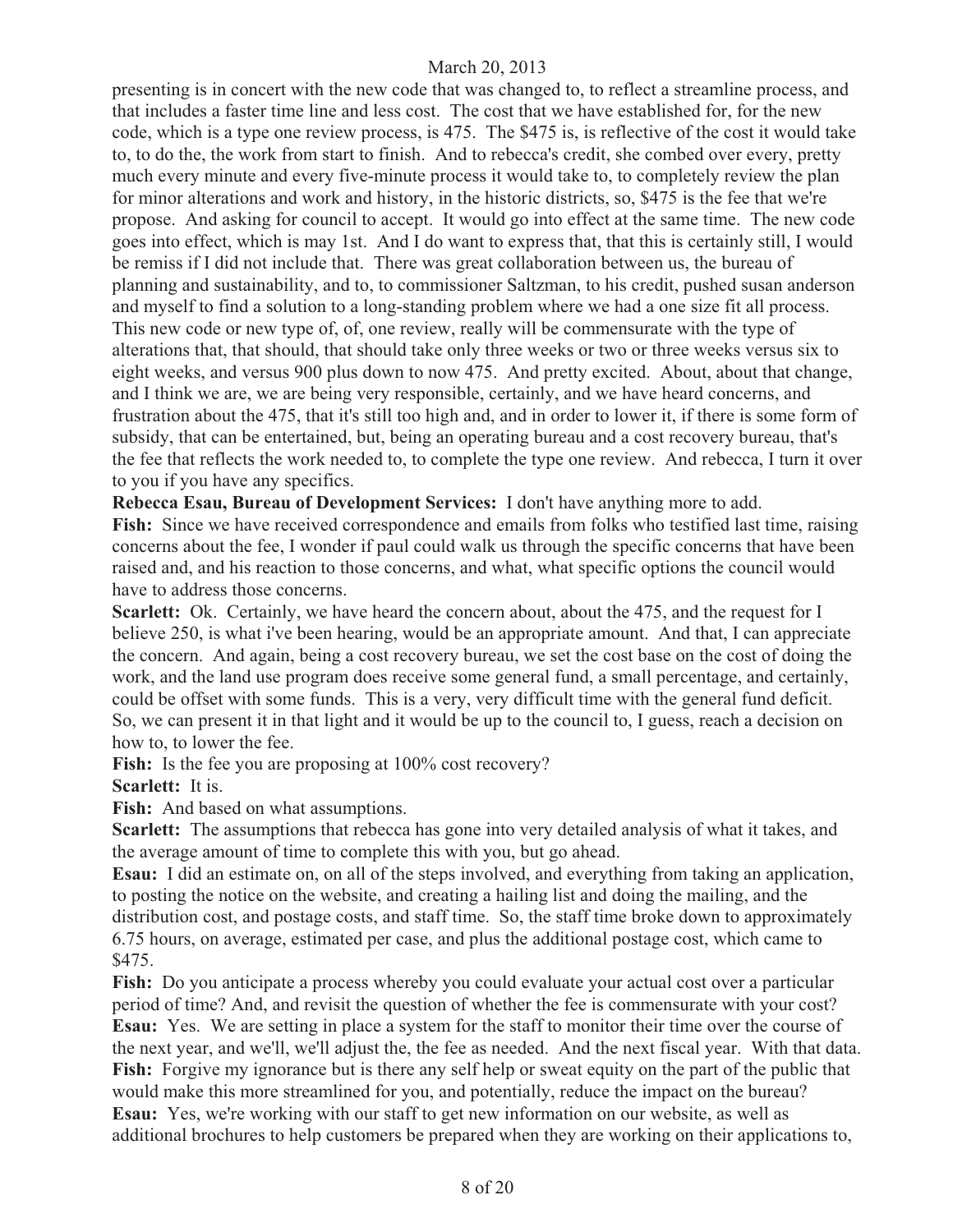to put together in the best possible way, so it will go through the system as quickly as possible. The thing that takes up time is when we have an incomplete application, and the customer doesn't know what they need to provide. So, the more up front work we can do, in helping them prepare a really good, complete application, it will help them to get through the process quickly, reduce our time, which will reduce the cost.

**Fish:** Thank you.

**Saltzman:** I think the fee should be around 350, but I am sure her analysis is complete and thorough. If somebody comes in thinking they need a type 1 review, and they submit the application. It turns out that maybe it's replacing a door that might be under that square footage threshold, do they get their money back if we determine that they don't need to apply?

**Esau:** If we take in an application and it's determined that, that we don't need to do that, particular review, we refund 100% of the fee.

**Scarlett:** Meaning they met the exemption requirements. We don't just say they cannot do it. **Saltzman:** Thanks. Good.

**Hales:** Other questions for staff? All right. Thank you. And do we have folks sign up to testify on this item?

**Moore-Love:** We do. We have six people signed up. And the first three, please come up **Hales:** Good morning.

**\*\*\*\*\*:** Good morning.

**\*\*\*\*\*:** I'm going to talk about, about --

**Hales:** Put your name into the record.

**Christine Yun:** That's right, christine yun. I am here on behalf of the buckman historic association, and as a member of Portland coalition for historic resources. And i'm going to talk about, about, um, what I hear when I talk to, to people newly moved to Portland or who are, who are visiting here for the first time. And I always, they always say wow, your neighborhoods are so wonderful. They just go on and on, and they are all different and they are all just, just pristine. So, this hearing may be about numbers and budgets, but, it's also about, about the long-term character of our city, and its attraction to tourists and future residents and businesses. And, and by determining appropriate fees for the simplest alterations of work to one's home this, council will either support future historic, will either support our historic neighborhoods, or leave them to the mercy, of development. When a developer does what is allowed by light, even if it is harmful to the neighborhood's character or livability, it is allowed. When homeowners of historic houses want to change a window, a door, out of porch roof or restore their homes, they are being penalized for wanting to add to the cultural resources of the city by high design review fee. And I am intimately familiar with the anger and frustration of homeowners in historic districts having tried to get a historic district class in my neighborhood for the last six years, and even with the approved zoning code amendments, which exempt many items, and reduce the review process for some simpler tropicals projects, the rallying cry of the historic district opposition group has been design review starts at \$1,000. And so, with this new review, and proposed fee, I know that that's no longer true, and I just want to give an example of where it is a big obstacle to many homeowners. Replacing a 30-by-60 wood window, which runs about \$350 to \$550, depending on the quality, installed, will double in cost with a type one, \$475 review fee. And that's a huge impact to the homeowner. I would like to close with a quote from an article on opposition that's happening with another historic district. This one in titusville, new jersey where Washington landed after crossing the delaware. It says -- what we're really asking of the community is will they join together and say, i'll protect my property if you will protect yours. Residents are saying, no. They fear that being made to protect the historic integrity of their homes will send them to the poor house. Thank you. **Hales:** Thank you. Good morning.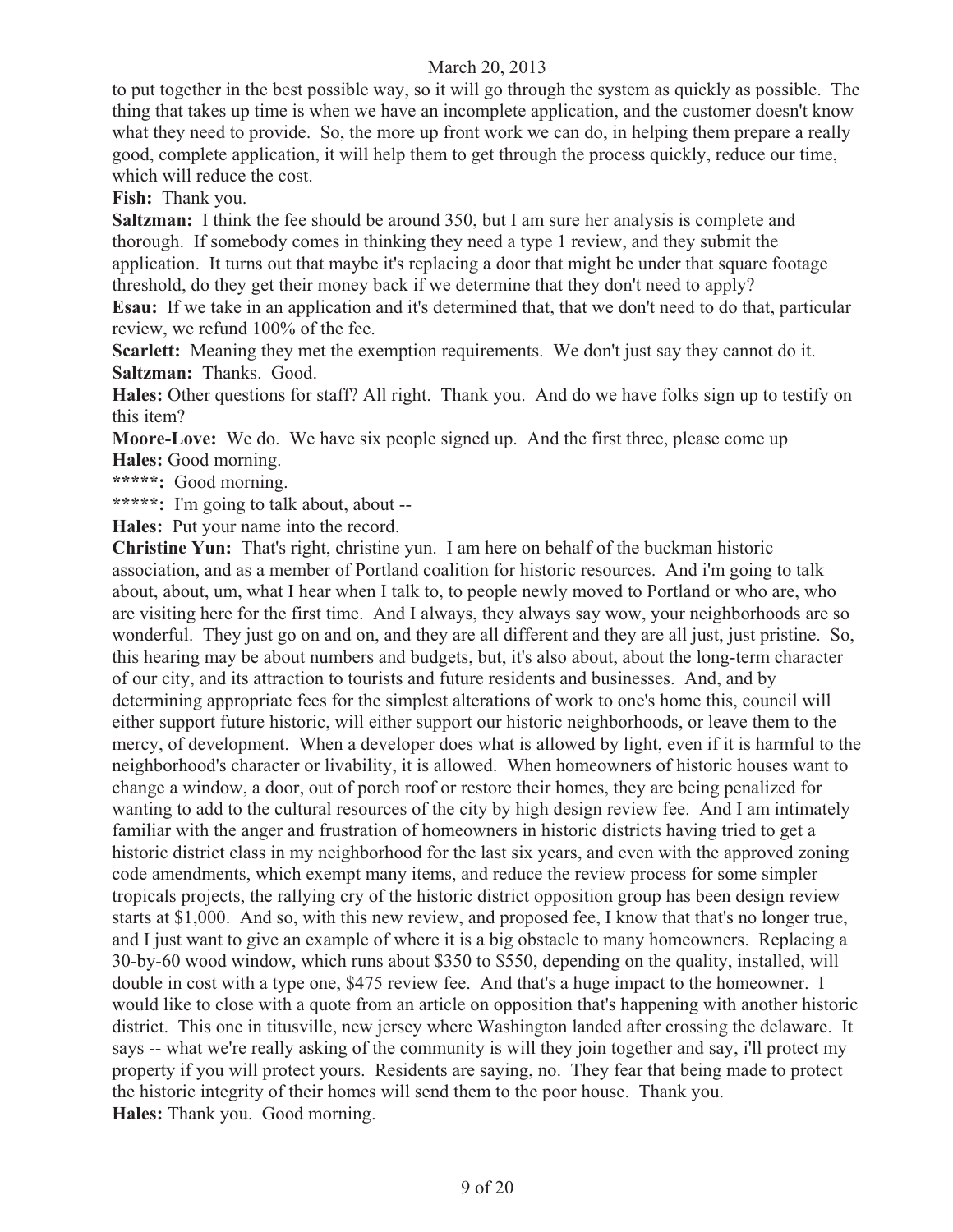**Tanya March:** Good morning. I am tonya march, and I am the, the nwda rep on the Portland coalition for historic resources. And I have a number of wondering concerns about the fee, and I am going to focus today on the non complaint issues in the process. Owners of properties do notice do some of the work that they envision on the homes, upon learning of these exorbitant fees, and the perceived unpredictability of the process. 475 would be 32% of the cost of a basic project, a gross fee inequity across the review types. In the process. And people in my neighborhood do the work without a permit. And I am not sure if in cases this is ignorance of the process, which their lawyer may claim from the outset or that they are scoffing the fee. The zero enforcement of the city, particularly curious to me and the google earth digital age, pits neighbor against neighbor, which is what we have seen in the, in advance, where, where the city is not recouping the cost by putting homeowners in abeyance, which has been triggered by them not going through the design process and altering their home. That is not typical in the alphabet historic district because a dumpster in front of an apartment building in my neighborhood could be just that they are replacing it. It does not mean a lot to me unless it's in the right-of-way. And then the crow issues come in. On monday, a perplexing email was sent to member of the, of the Portland, our group, from bds person rebecca, who was mentioned twice in previous comments. She advised the coalition to raise money for the type one fees with home tours. And it was one of her suggestions, one of the two that she thought was the most appliable. And I am working on a home tour on may 5th to raise money for the preservation efforts at the northwest children's theater. And I am the vice president of the cultural center board. This building, the original christian science church is a block from my residence and home. Home tours work to show off best historic preservation practices and highlight projects that need funding. They are not a tool that I see to use to balance for nationally out of sync fee structure. A fee for type 1 of \$250 to \$300 would be ideal compared to the \$475 being proposed. Thank you.

#### **Hales:** Thank you. Good morning.

**Tim Askin:** Good morning. I am tim askin, and I am the co-chair of the buckman land use committee, and the secretary of the board and I am speaking on behalf of both of them today. I would like to state our objections to the proposed fee structure for type 1 reviews and the inequities for vulnerable and low income homeowners in my neighborhood. There was a vast inequity in. Two attached houses were built. An estimated construction cost of \$350,000, the 4,973 historic design review fee actually paid amounts to only 1.4% of the construction project cost. This project resulted in an extensive interaction between the builder, the neighborhood association, and the bds planner assigned before an acceptable design was ultimately approved. And this contrasts with the bank fee structure as outlined in the last two years of the fee schedules for types two, three, and types two, and three projects being that the cost should be fix at 3% of project cost. Further contrast is a potential 2013 project in the modest home in my upcoming buckman historic district where a back kitchen door and window are replaced at \$1500. This would be a type 1 review, and the proposed fee of \$475 would amount to 32% of the cost of the project. And in this example, the middle income homeowner pays a historic resource review fee at a percentage rate of 20 times that of developer. I must also add that salem does these projects at cost recovery for a flat \$250. Why does it cost Portland double this? Further, bds management, always raises the specter appeal costs in their justification of land use fee, by definition, type 1 projects can only be [inaudible]. This negates the likelihood of any appeal on, on such a small project ever happening. As for type two decisions in the cases where it is a historic design review, irvington's experience has been that, that 1% cases are appealed. Type 2 reviews for historic design cases should be lower than other type 2 cases because they are negligible. If we are fair to all, the fees need to be assigned based on project cost. This is the case for the developer driven project such as demolition and new construction. And why is it therefore not the case for small projects by homeowners? Furthermore, fees for higher end projects are artificially tap. A \$6 million project such as the now typical 80 studio units at 500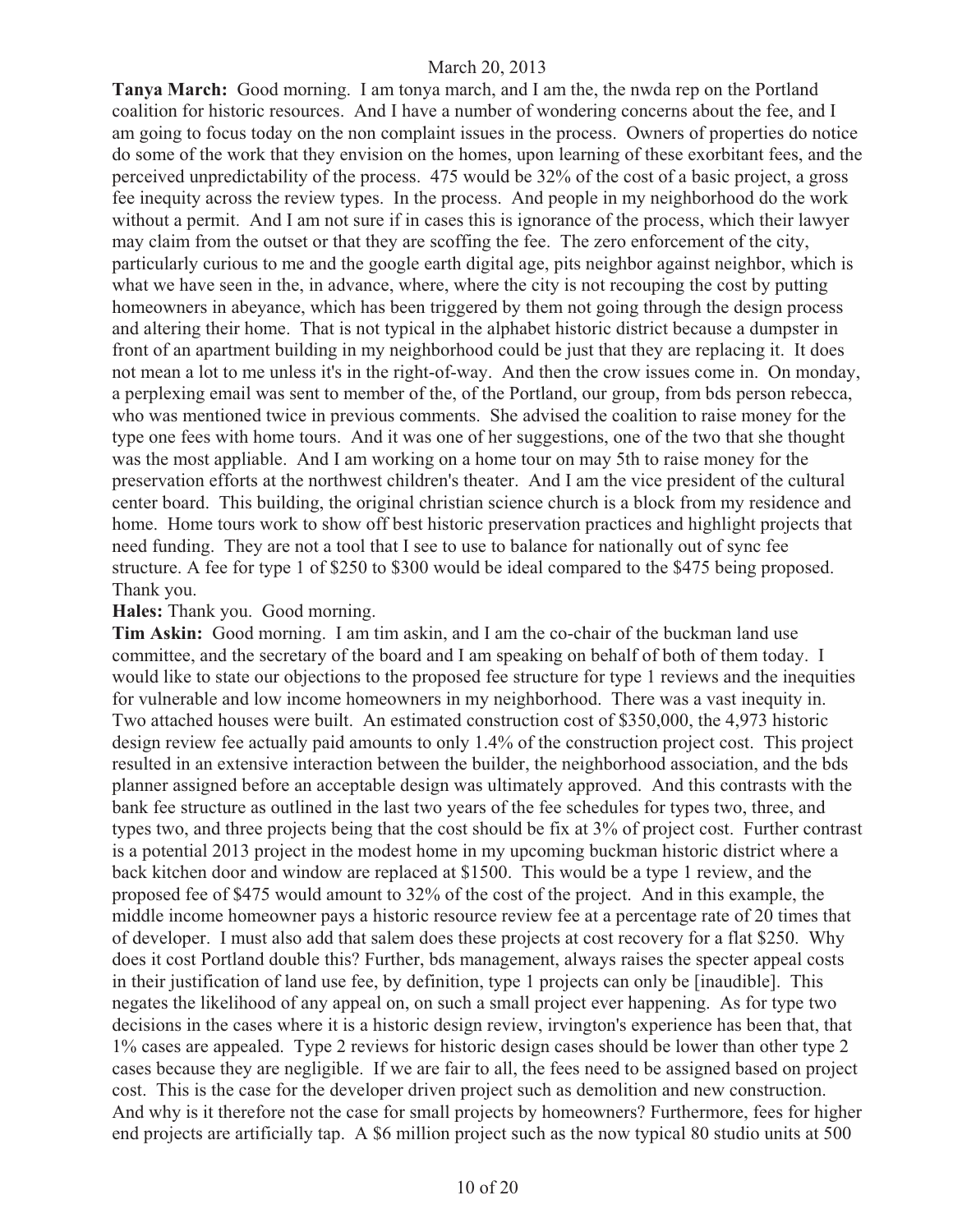square feet each and 150 per square foot, gets capped at \$27,000, rather than the hampton baseline charge which would be \$180,000. These are the projects that take massive staff time given the complexities of apartments and the building code, and these are not paying their are fair share of the costs. These buildings without fail go through multiple rounds of design review, and multiple landmarks commission hearings and design changes ordered by both staff and the landmarks commission. Bds cannot be recovering the costs on these projects, but insists on charging small projects on modest homes. A 32% fee on their projects.

**Hales:** I want to ask you to wrap up. You have run out of time.

Askin: On behalf of the buckman community association I beg you to set the type 1 fee at the \$250 level established and requested by the Portland coalition for historic resources.

**Hales:** Thanks very much.

#### **Hales:** Good morning.

**Cathy Galbraith:** Good morning. I am cathy galbraith from the milligan foundation, we own the architectural heritage center at 701 southeast grand, and we are an active member of the Portland coalition for historic resources. Last month we talked to you about all of the amendments to the process. And I am here today along with my colleagues to, to talk to you about the minimum type 1 review, which the fee that's proposed still too high. When private property owners take on all the added responsibility of doing work that's keeping with the historic character of their home or building, they should be able to feel that they are adding value to their buildings. And to their neighborhoods, and to the city, as a whole. And the fees remain a major issue, and with all due respect, calculating staff time is not an exact science. Especially for new type of review. Projects range in size and complexity and staff have various degrees of talents but the new type 1s are the small and the simple projects, undertaken by the owners more modest homes. Bds staff has no experience in processing this new type of application especially one that prohibits appeals. A qualified historic design review staff person and bds have them, can review and resolve these simple projects rather quickly. And I did this for seven years as a municipal planner, and I know how the process can work when systems are put in place. With neighborhood people working, with applicants before they submit, most issues are iron out ahead of time. This is the sweat equity that's already are happening in our districts. The proposed type 1 fee of \$475 is too high, and you have heard the testimony about the fee calling 32% of a project that, that the work cost \$1500. And during this critical first year test of the new type 1, is absolutely essential. And that the minimum fee be set as reasonably as low as possible, and encouraging owners of low to moderate means to do the right thing and encouraging them to go through the process avoiding expense of bds, appeal times, and enforcement times, and give all of us the time to determine the time that it really takes to process these applications. Our experience is that the fees can always go up, but they never go down. The way to pay for the perceived difference in the estimated staff time to process the new type 1s is to eliminate the arbitrary maximum fee for type 3 projects, which are the ones that have been described as taking the majority of staff resources and the time of public boards and commissions and stop rewarding the demolition applications with an arbitrarily low fee. Nonprofit fundraising is a continuing struggle, and historic design review fees that are too high, make our work all the more difficult. Historic preservation is not all about rich people and their mansions, and we provide an information about property values and incomes. Million dollar properties in our districts are no more than 1% all our resources. Next year the north, northeast quadrant plan includes a project that's, that we're scheduled to work on with the bureau of planning, sustainability to do a schematic african-american register district. And in the elliott neighborhood. If the fees are as proposed, I think that district going to be a serious battle. Thank you.

**Fritz:** I have a question. Is there a property tax break if your home is in historic district? **Galbraith:** You are able, if you are contributing property, in a national register district, not a conservation district but a national register district, you can make applications through the state of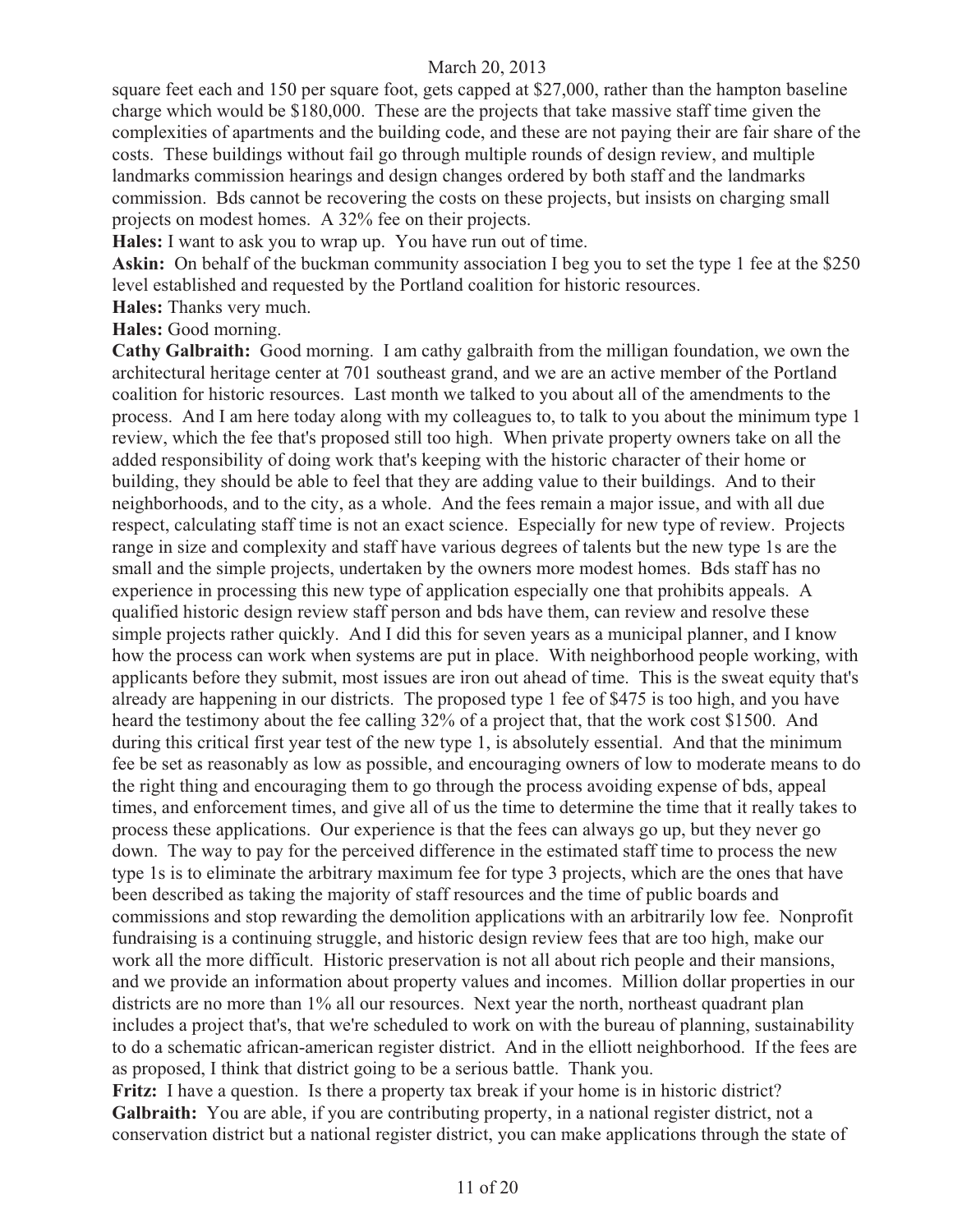Oregon for what's called the Oregon special assessment program. What that does is by application it would freeze your assessed evaluation for ten years, with the requirement that you invest in doing improvements to your property. It's become less meaningful with the cap on property assessments that passed some years back, and are causing compression for the city's tax base, and other public jurisdictions.

**Fritz:** Do we know how many homeowners have applied for that in.

**Galbraith:** It was higher in the earlier years whether it was a 15-year break when the property evaluations fluctuated, now with what the assessor can impose, in irvington, which was national register district in october of 2010, I don't think that there have been more than ten or 12 applications.

**Fritz:** Thank you.

**Hales:** Thank you. Please. Push the button on the base of the microphone there. There you go. **Lenore Bijan:** I am lenore bijan, and thank you, all of you, for allowing me to testify. This is on behalf of, of taking funding away from the centers. Not doing that, on behalf of having the senior centers maintain at the current, very efficient level, and I am a yoga teacher at hollywood senior center, and, at the hollywood senior center and have been for four years. I have a senior class totally, including a 93-year-old lady who does a lot of sewing, and she never misses a class. And I have people with parkinson's disease. I have somebody who is in a wheelchair, and visualizes the exercises because they cannot do it, but they feel that the visualization is great for their, their muscles, and their ability to move. These are people who I love, not only my students but I love them because they are courageous, and they are doing their darndest to keep their health up and to be proactive into very old age. And I am interested in teaching older people because i, myself, am, as is obvious, older. And I will be 82 in june. And so, I work at this because my heart is there, and I live in a laboratory, my own body as it gets older, it informs me a lot about what is needed for my students. But, senior centers are not just my pro bono donation. There are a lot of people there who are volunteers, who come in, contribute their time, and their efforts, their talents, to teaching people, helping people. It's a political venue for a lot of political, where meetings are held, the senior centers offer care for diabetics, at a price that is far more affordable than can be gotten elsewhere. And senior centers provide meals. Very frequently, the only nutritional meal that, that a great many of our seniors get in the course of a week. And it is an extremely important thing, and I think that, that any proposal to, to curtail the operation of senior centers is, is very, very dollar foolish because the contributions just socially and psychological, I would wager, avoid a lot of emergency room panic visits. And I know from my students, faculty, and from the people at the senior centers, how valuable this is to them. And just yesterday, not at the hollywood senior center, but at the southeast senior center, I was there trying to help people go through the questionnaires, and having to do with the arts tax, and helping people to understand it so that they won't be suddenly impaled on this terrible debt, which a lot of them can't afford, and they don't understand the questionnaire. They never saw the post-card that came. They have not a clue what is going on. We're trying to help people protect themselves. Or at least explain it to them. And so, we are, we are all people who are working for our own peers. Seniors working for their own peers, and the senior centers make this possible. It is a, a very valuable resource for the city of Portland. Please don't take it away. **Hales:** Thanks, and for all your volunteer work, as well. Ok, any more folks -- sorry, sorry. I forget.

**Joe Walsh:** I am still here.

**Hales:** I didn't want to cut you off.

**Walsh:** Individuals for justice takes the position, it sounds like, you have more work to do on this. And it sounds very much to us like, like people are struggling to understand what the, the cost factor is when, actually, come out and, and do what the city does as far as inspections and stuff. It sounds like many of the issues coming up, that you need to do more work, and you need to involve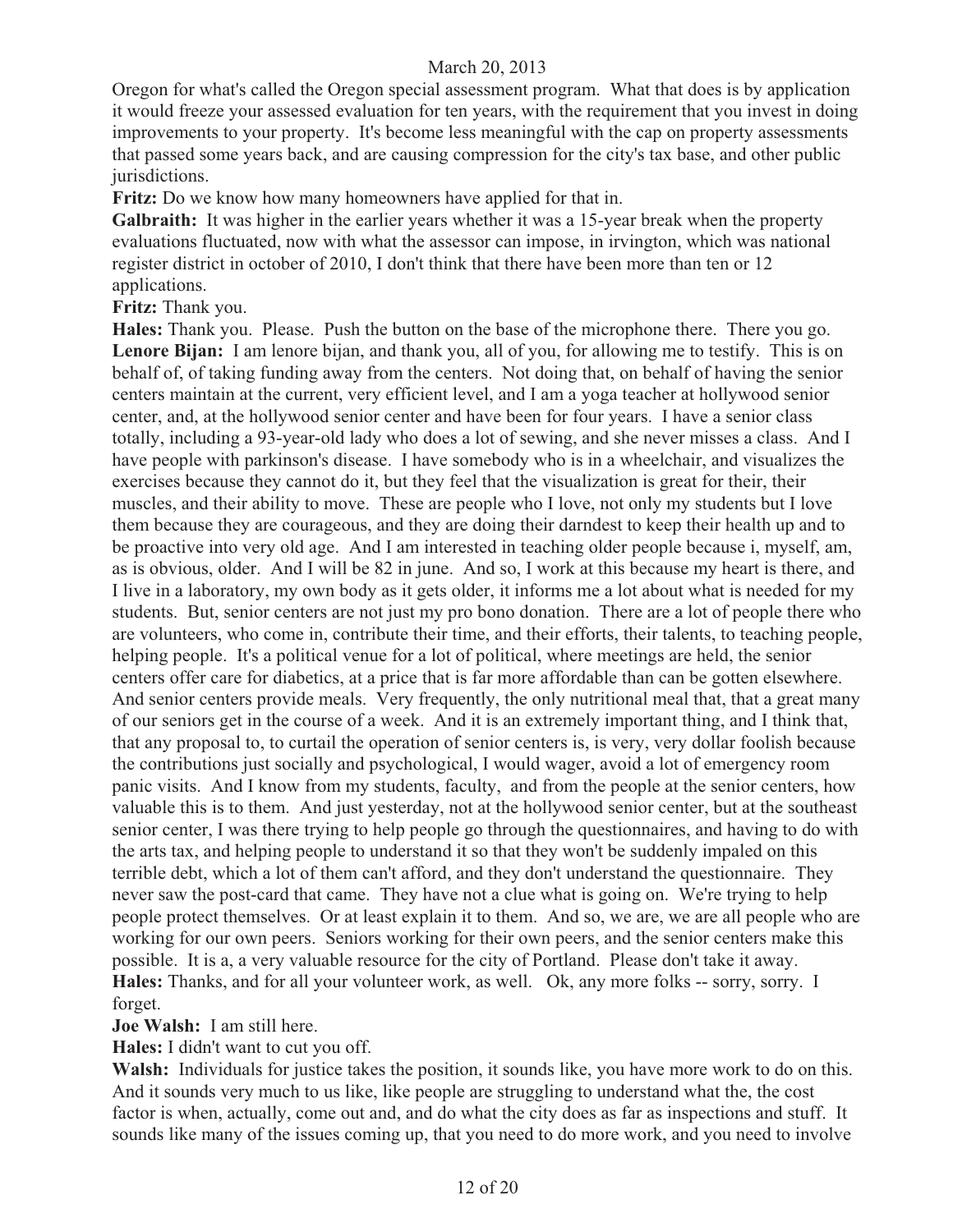more people to sit down and talk to you, not just come here for three minutes, and try to explain their position, and you are not doing enough. That's what we would say to you, over and over again. Do more. Thank you.

**Hales:** Thank you. Any more signed up?

**Moore-Love:** That's all.

**Hales:** So questions for staff? Could we get -- oh, and rebecca, could you come back up, please? **Fish:** I have a few questions.

**Hales:** Commissioner Fish.

**Fish:** Paul, we had some, some point made in the testimony that, perhaps, you could, give you a chance to respond to, and let's start with, with the, the, someone testified that, that the comparable fee in salem is \$250. A, is that accurate, and b, do you know why there is a difference in cost? **Scarlett:** I couldn't speak to exactly. We have done the analysis of the different jurisdictions, and rebecca was involving some of that research. It's usually not apples to apples, but maybe you have some perspectives on that.

**Esau:** The regulations that we're applying or different and they might have very simple short set of approval criteria that, that are simple to explain to, to customer, which reduces the time, and our, our, our -- it takes less time to respond to findings, and that could be a difference, it could be they have different requirements regarding notification. Each jurisdiction is different with regard to their procedural requirements. The approval criteria, all those things impact how much time it takes and time impacts the cost.

**Scarlett:** It may also have to do with the overhead structure or is there contribution from their general fund to offset that cost. We can research it specifically, but a number of those factors that include these types of fees.

**Fish:** Human how many do we expect in the first year?

**Scarlett:** We are looking at about 35 or so. Per year. Number of these, same, reviews, would have been under type 2, which was longer and more expensive.

Fish: So, if we were to, if we were to set a lower figure, let's say 250 just for argument's sake, what do you anticipate is the amount you would have to subsidize from some source?

**Scarlett:** Well, if it's 250, it would be closer to -- it's 475 now.

**Fish:** Times 30. So we're talking about \$6,000 or something?

**Scarlett:** Excuse me, I was saying closer to 150 per review times 35, because if it's 50%, which is just round up to 500, would be 250 times 35 is what you need to subsidize.

Fish: We're talking about a small number. We had a couple of suggestions that were offered, that related to cap that is we apply on type 3 and 4, which might free up some money, do you have, you have thoughts on those two suggestions?

**Esau:** We will be working in the next two months on our new fee schedule for the next year, and every year when we do that, we go through to look at what the fees are and that's policy question for you, if you would like to subsidize these reviews by having other applicants pay more, I guess, is the --

**Fish:** That's one issue for us, help me to understand this, we, one of the fears that we have expressed in the past as a council is that if we set the fees too high on certain things, people will bypass the permit process and engage in self help. The best example that we had was the rampant development of, of, of accessory dwelling units not done to code. And the way that we responded to that, as a council, with your guidance was we waved the fees. To, to, to encourage people to, to not only do it the right way, but also to encourage more development of accessory dwelling units, and how did we end up paying for that?

**Scarlett:** We waived the sdc charges associate with this, as a pilot project for three years and, and extended for another three years. And essentially, that's not, not coming out of, or going into the, the sdc conference. Bds fees are still being paid. They are still being charged a fee for that in.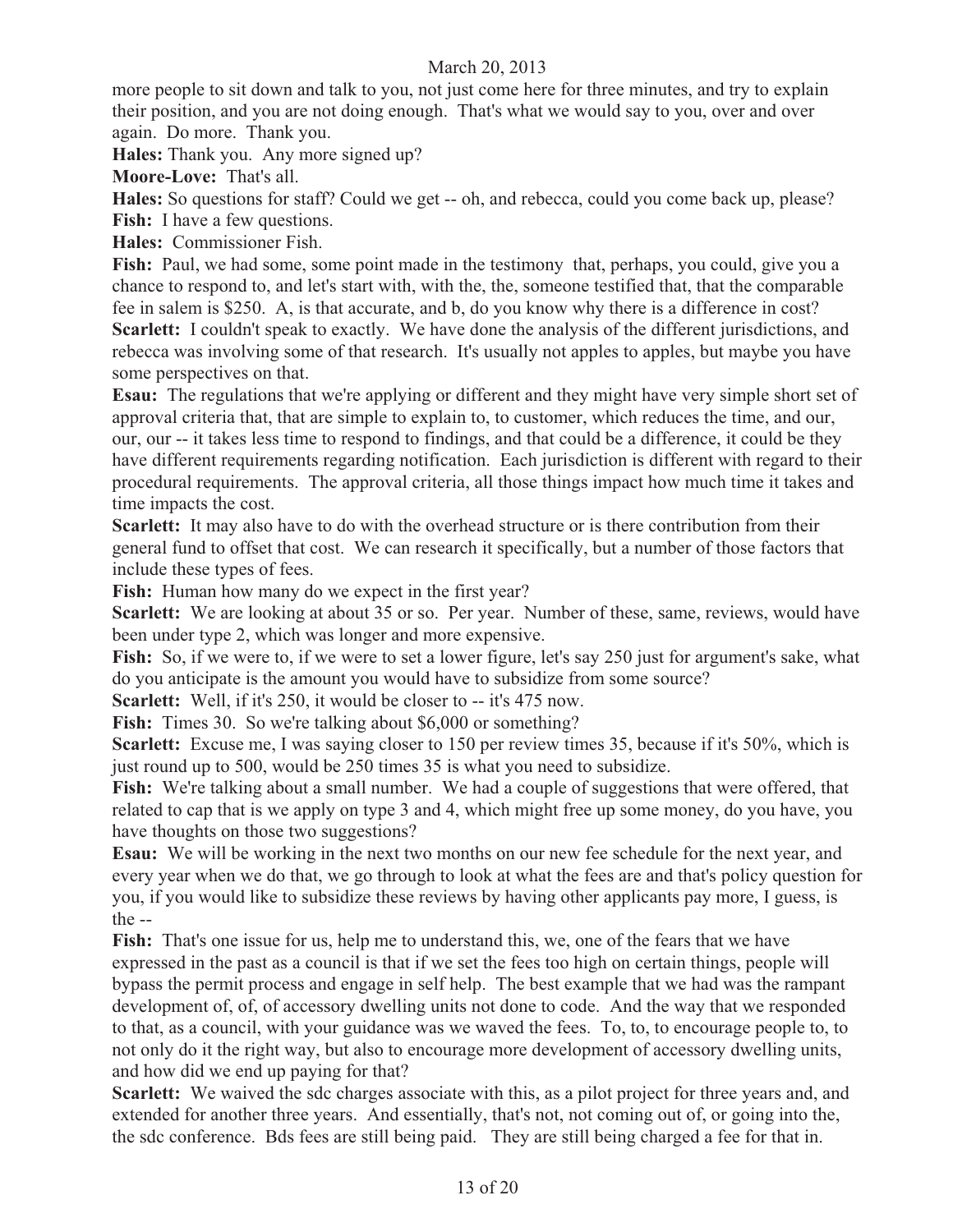Fish: Right, but we are subsidizing, in effect, the, the other, other fee because that fee is plenty to compensate the city for the, for the increased strain on the capacity of our infrastructure.

**Scareltt:** Yeah, and a way to promote that development and encourage it.

**Fish:** If it was the council's will to ask you to take a second look at this, and see whether there was a, something that we could learn from salem. And that we bring our cost down, and b, if we were to ask you for some recommendations on how we could subsidize the difference, if in fact, 250 was below the cost whether by changing caps on other fees or some other revenue source, how much time would you need to explore that?

**Scarlett:** I don't think that we need any time. We have done the analysis, of how long it would take, and essentially, we could make the recommendation that, that if we want it lowered it has to be made up with some other revenues. And I asked rebecca to, to round down on this proposed amount, versus round up. So, in terms of where else, where the cost recovery bureau, and we did it on the basis how long it would take to, to perform this review. And so, it's as, as, I guess, empirical as you can get to, to offset it, would be some other funding source.

**Fish:** I have no quarrel with the way you calculated the figure, and I am very admiring that, that so quickly we have gotten to this point, and we have made progress. The concern that I have with people that, that, for whom 500 would be sticker shock and can't afford it, and I think that we have heard from, from folks who are having trouble making their mortgage payments, and people who, who are older adults in particular, and others who might be encourage to do this outside of the regulatory system. Because I think that that's, that's the risk here. We're going to have, to be encouraging noncompliance. My sense is that correct is that it would behoove us, mayor, for us to take another week at this one, and see what are the options to, to provide, to come in at a lower fee, including whether we could subsidize them in an innovative way with getting as much compliance as possible and reducing the overall percentage costs for the smaller projects.

**Hales:** Other comments? I am inclined to agree with that. I think --

Fish: I have no criticism of how got the figure and the methodology.

**Hales:** The bureau has gotten us as far as they can go, and applying their own cost recovery policies. I think it's really a council policy decision.

**Fish:** One of the things that i'm concerned about is I would like to have as much compliance in the first year so we get an accurate test, and if it requires a modest investment, to ensure that, I think that that's, that's money well spent, rather than putting the figure at a, a level that may, may perversely encourage people to bypass the regulatory system, and at the end of the year, discover that the price has to be lowered to get better compliance.

**Hales:** I am concerned both about that individual effect, and on the, the -- we have had a number of people testify about the chilling effect that, that review and fee structure causes on the decision by a neighborhood to form a new district. And I think as a matter of council policy, that we are, we want to encourage the formation new historic districts, where appropriate so people are, are, you know, disincented from doing that, by, by cost recovery, even at the most reasonable level, then that's a policy decision that I think is there for us to take up. So, I am interested in taking a little longer and looking at that. Question, frankly, a question of subsidy for public purpose and do we want to do that and where would come from.

**Fish:** I would be prepared to make an amendment but I think in fairness to paul I would like to understand better what the tradeoffs and options are, and then decide whether that's appropriate. Scarlett: If I may, it would not be unusual to get general funds, if you will, with land use fees. That's typical of how the land use division is funded. And many programs are heavily dependent on, on permit fees, and land use programs is a match between land use fees and, and general fund, so, this would not be out of the ordinary, and that's one-on-one way to, to reduce the cost. **Fritz:** There is a public purpose in having these historic renovations done proper. So, that i'm interested in exploring that option. Perhaps a bill at the end of the year. I am looking at the type for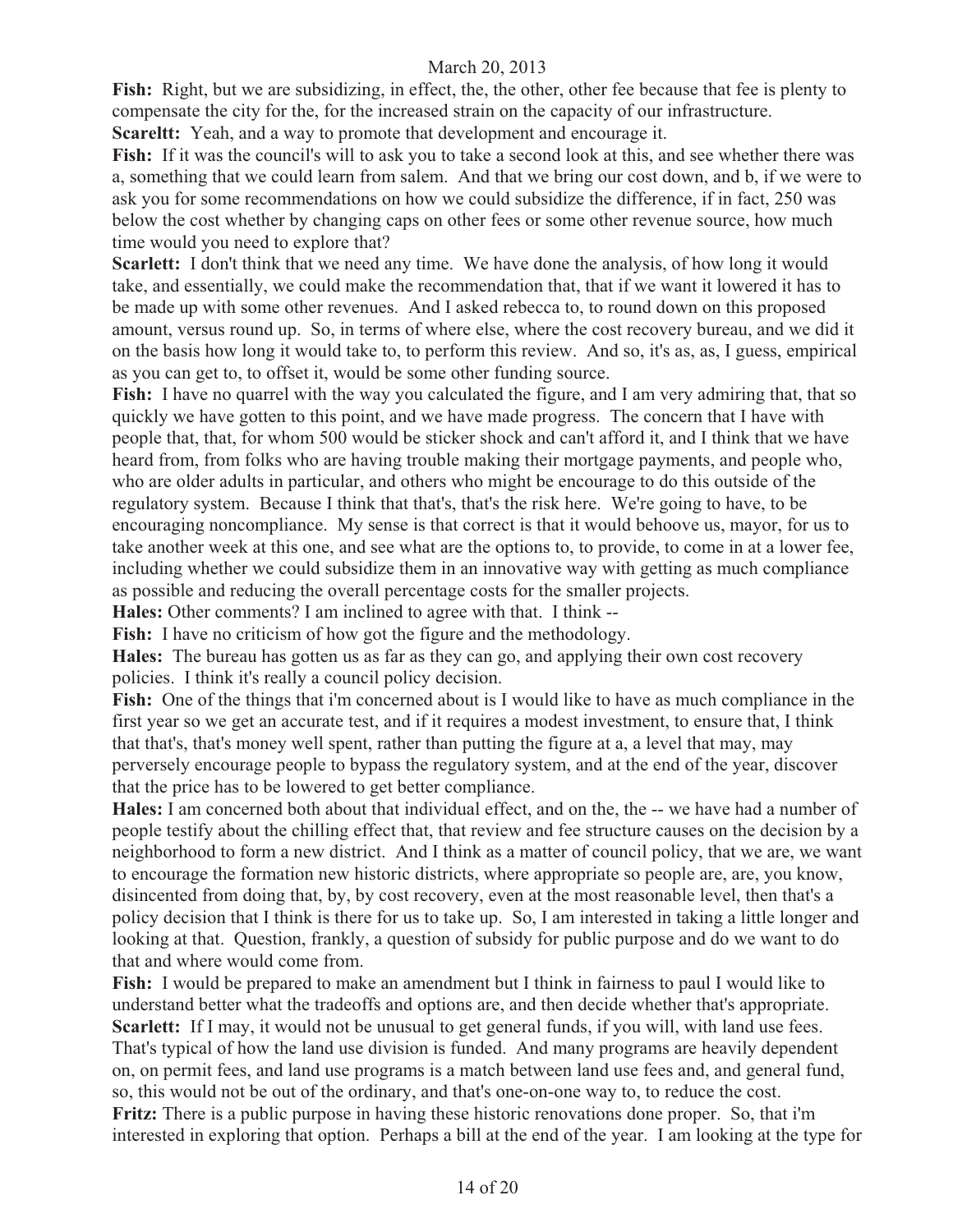demolition review fees, and if there is a way to make those slightly more expensive. Obviously, we cannot make them prohibitively expensive or we would be in violation of the law. If there is a way to get some additional recovery in that mode, I am interested in that.

**Hales:** Could you comment on those? Those were a couple other points that came up, the cap on type 3 fees and type 4 fees for demo.

**Scarlett:** Ok. I can talk about the cap on type 3 fees. We did one under commissioner Saltzman's direction where it was, I believe, the comp plan and zoning map amendment changes, which was a high fee, so, we did an analysis again, cost per hour, and wages, and all that stuff and was able to reduce it down. And to cap on fees would be commensurate with what cost to do the work. And so, if there are any higher than that, we can look at that. And I can't tell you exactly which ones those are but we can do that, do the analysis and, and relative to the type 4 demolition, rebecca, we would have to ask you to speak to that.

**Esau:** The demolition review, a type 4 and the bds fee is \$7,250. P-dot charges an additional \$308. And the total is \$7,558. And to get a little more clarity, are you suggesting to, to make that fee higher so the applicants subsidized fee reviews --

**Fritz:** If it's legal to do so, yes.

**Fish:** I think what got our attention was there was a cap on the fee.

**\*\*\*\*\*:** Right.

**Esau:** The cap on the fee suggests there are occasions when the actual costs go above the cap so in effect we are subsidizing.

**Esau:** For that type 4 review it's a flat fee.

Fish: The question is, are we operating at full cost recovery? Or are there instances when the costs go above the flat fee?

**Esau:** That, they are so rare, there is probably only one or two that have been done. And I can look into that.

**Fish:** I think you are hearing around interest in understanding whether any other structure can be tweaked to generate the modest amount of money needed to, to provide the subsidy here, and my guess, paul, is that things like caps the way set flat fees during a time when there was almost no activity. And made more sense than during a time when there was a full rush of permits. And the analogy I would use, we heard no criticisms about sdc fees when there was no development. Now we're hearing a lot of concerns, but the reality is there is money flooding in here and they are going to build regardless. And so, I think, I think we're less trying to induce now something to happen and more making sure that the fee structure is, is consistent across, across the, the regulatory. **Scarlett:** And we'll look into it.

**Novick:** I get lost from the details, I confess. Are there caps on fees the big projects face? Do you feel that there are?

**Esau:** Type 3 and type 2 design review and historic design review, the fee, the land use fee is based on the project evaluation, and there is a minimum and maximum set. We never charge more than the maximum. That is the cap.

**Novick:** The allegation that we heard in testimony that, that there is some people with big projects, that don't pay full cost recovery, and broadly speaking that's true?

**Scarlett:** That's probably not accurate, the maximum would be calculated on the basis of any scenario, it would cost the maximum or less to do the review. And so, I don't believe it would be not recovering costs with, with the placement of the cap on it.

**Novick:** Ok. So, you don't think that the small projects or subsidizing the big ones because the big projects have a cap?

**Esau:** I think it's the more the big projects have been subsidizing the small projects, historically.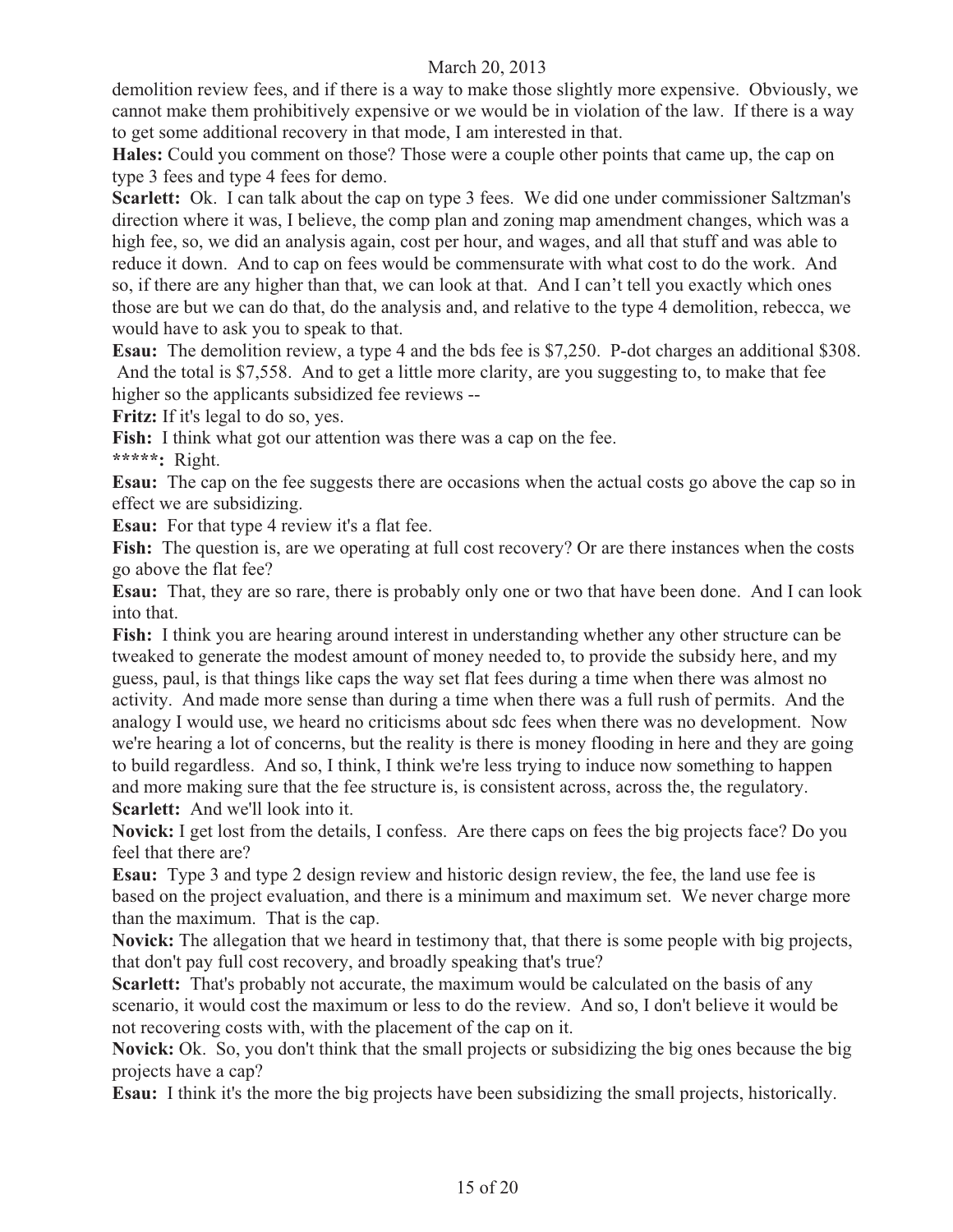**Fish:** I would be willing to find a way to provide a little subsidy and call it a pilot and have you report on what the costs are and recalibrate. Then run the risk we're going to, than run the risk we are going to scare people away and not have an adequate first-year pilot.

**Hales:** I am interested in that, as well. This would normally come back for a second reading, perhaps we can continue for a week so that we have the opportunity to amend, does that sound like a good plan? We'll continue this item --

**Fish:** We have spring break next week.

**Moore-Love:** I show everybody currently in attendance.

**Hales:** Unfortunately, it sounds like the answer is yes, so we will, we will -- sorry, go ahead. **Esau:** One consideration is the timing, we were trying to get this to be in concert with when the code goes into effect.

**Hales:** Ok.

**Fritz:** When does to go into effect?

**Scarlett:** May 1.

**Fish:** Can you slap an emergency on it next week? If we have an agreement, council do an emergency? No harm? That would make it automatic.

**Hales:** Would make it, but not quite. So, let's, let's --

**Scarlett:** I might not be here.

**Ben Walters, Chief Deputy City Attorney:** We are going to have to think through the ability of the council to put an emergency on a fee increase, and there is --

**Saltzman:** Speak a little closer.

**Walters:** We're going to have to think through the implications of tacking an emergency clause to a fee increase. The hairs on back of my neck are standing up. I don't have it off the top of my head but there are implications. [laughter]

**Fritz:** We're thinking it will be 35, 40 applications in a year, something like that.

**Scarlett:** That's what we are anticipating.

**Fritz:** What if we do a pilot project with the fee at \$250, ask you to come back after six months, with a report on how many we have gotten in, and what the costs are, and at that point, we could amend?

**Scarlett:** In each case would need to recover a case.

**Fritz:** I understand that. Considering the cost right now has been \$966, and presumably some of those took less time because they were first in the window or door, there has been some give and take within that, but, we're talking about, about \$6,000 or so, which even in our current constrained budget, I think that we should be able to find that.

**Fish:** Commissioner Fritz, I will second the amendment with the friendly amendment that they reported back in either the summer or fall bump on any shortfall that they have, for the purpose of the council making it up from some source, and I would offer that as an amendment, and if we learn next week -- we can do that fully today, mayor? Next week. Or by next week, if we have a better idea, we will know then by council whether we can tweak it and add an emergency but I think as an insurance policy, why don't we just do the amendment.

**Hales:** This is a simple enough matter we can take action on the amendment today, and then it comes back for second reading, and clause is not necessary.

**Fish:** The intent is that they will come back on a future bump to tell us if there is a shortfall. **Fritz:** Correct.

**Hales:** We have an amendment, a motion for an amendment and a second. Further discussion on the amendment. Roll call on the amendment, please.

**Fritz:** Again, proof positive that people coming in to testify can make a huge difference. And again, this has been a wonderful project. So, so much consensus in getting to where we were with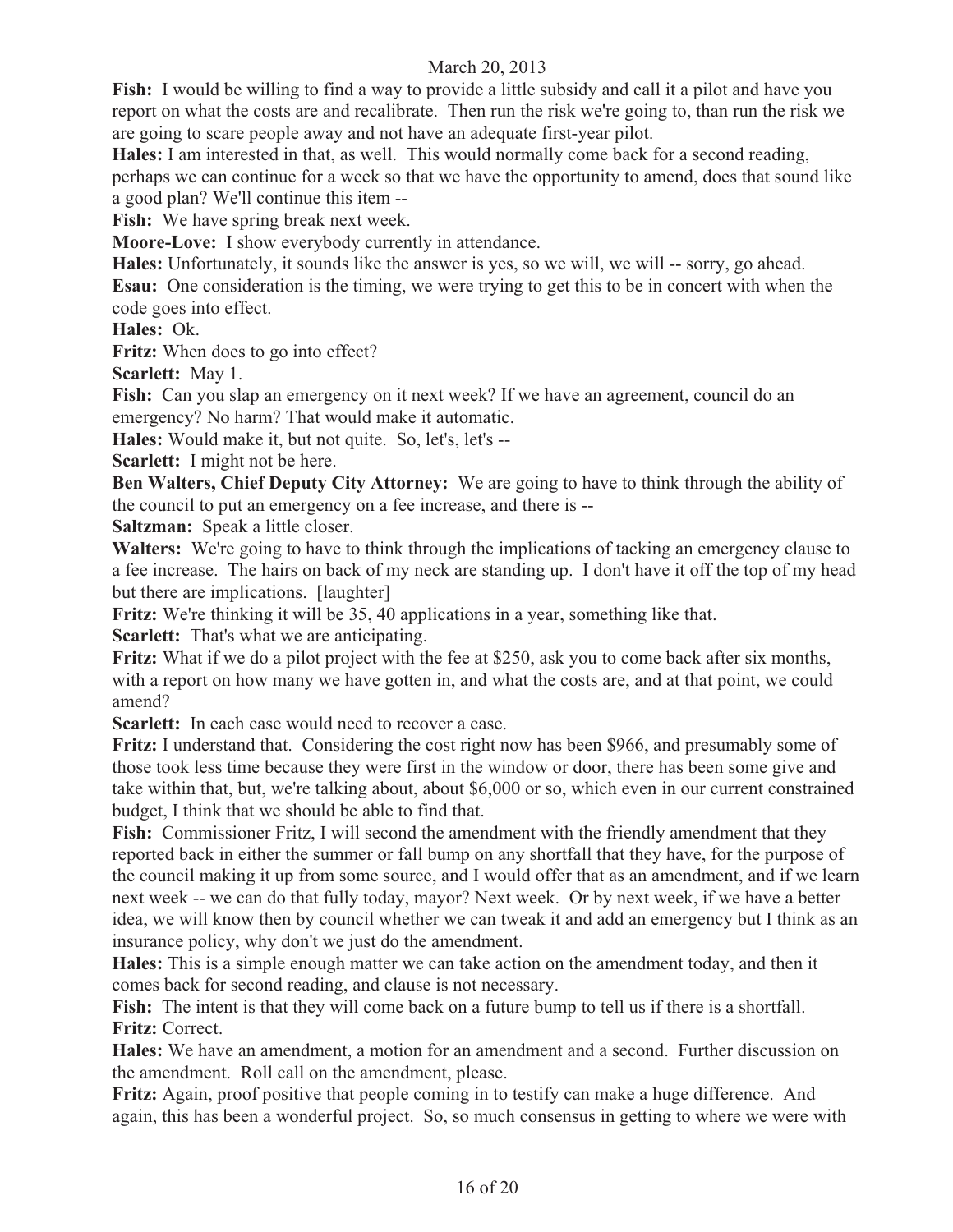the amendments. I think this is a reasonable compromise with the understanding that bds has to pay the cost and is be made whole, so, we will continue to work on it. Aye.

**Fish:** I will add to that, that sometimes people can't even show up and they send us letters and emails and there was some excellent arguments made prior to this hearing that I think went into this discussion, and I appreciate that, as well. I want to restate that, that in supporting this amendment, I do not have a lack of confidence at all in the formula used by the bureau, or their rational, and I think that they have done exemplary work to bring us to this point so I don't want to lose track of the fact that this is almost a minor miracle that we have got the code changes and a fee done this quickly. So thank you for your good work. I am, I think what we are trying to strike here is a balance, and I am hoping this will encourage people to actually go through the regulatory process and not impose an undue burden on people who cannot afford it. Aye.

**Saltzman:** Well, I do think, as I said, is a few minutes ago I think that the 475 seems high but you have got full justification on terms of the cost of service but, nevertheless, I think the sentiment is that we want to, we want to encourage people to come into our program. And, and so, that, that the historic preservation is done right. And, and the neighbors can really, really, you know, support other neighbors, and not be turning in other neighbors, so I think this pilot, I think you are hearing the council will support any subsidy that may be necessary, but I do think that, that keeping this fee low at 250 is going to be good way to start, and I hope the proponents won't be coming back six months from now and saying, 250 is too much because I really think that that is our, our, that's as low as we're going to go. Aye. [laughter]

**Novick:** I hesitate to do this because I know my colleagues know more about this than I do. But, and I would have been comfortable with just deferring the issue for a week. But even when talking about \$6,000, I hesitate to suggest we're going to assume we can find it somewhere until I have heard where it's coming from. And the only discussion I have hear so far from mr. Scarlet is that it might come from the general fund, so because of that, I am going to vote no.

**Hales:** I will support this amendment. I think this is a good discussion, and it's somewhat in response to your concern, commissioner novick. It's not unprecedented for the city to subsidize certain types of fee structures in order to encourage the behavior that we want. Whether we are talking about traffic fees or building permit fees, and in order to carry out some public purpose. And I think that there are a couple of public purposes here. One, is incenting people to follow the rules. And another is incenting people to form historic districts. I hope we're not done with the process of forming historic districts in the city, and I know that other people in buckman and elsewhere are interested in advance that go idea, and this resource is so precious all of this amazing construction, you know, in our city that people are trying to honor by, by remodeling it in a thoughtful way. So, I think that there is a huge public purpose in supporting that, and it's not unreasonable for us to find a source subsidy, and I use that inflammatory word deliberately because it's ok. The bureau has gone as far as they can go, in saying here's a properly accounted for fee structure that reflects the council policy of cost recovery. It is the prerogative of the council to deviate from that policy for a larger purpose, and that's what we're doing, aye. [gavel pounded] **Hales:** This comes back for second reading as amended next week. And we have one more item, and someone patiently wait to get explain it to us.

# **Item 246.**

**Hales:** I want to get a brief discussion about this because this is a large contractual obligation, and in the current climate we're looking at, at everything with multiple zeros in it. And thought it deserved at least a few minutes of explanation.

**Todd Liles, Bureau of Transportation:** Sure, I am todd liles, a senior engineer with the bureau transportation, and construction engineering section. And the purpose of this ordinance is to authorize solicitation for procurement services --

**Hales:** Move closer, todd.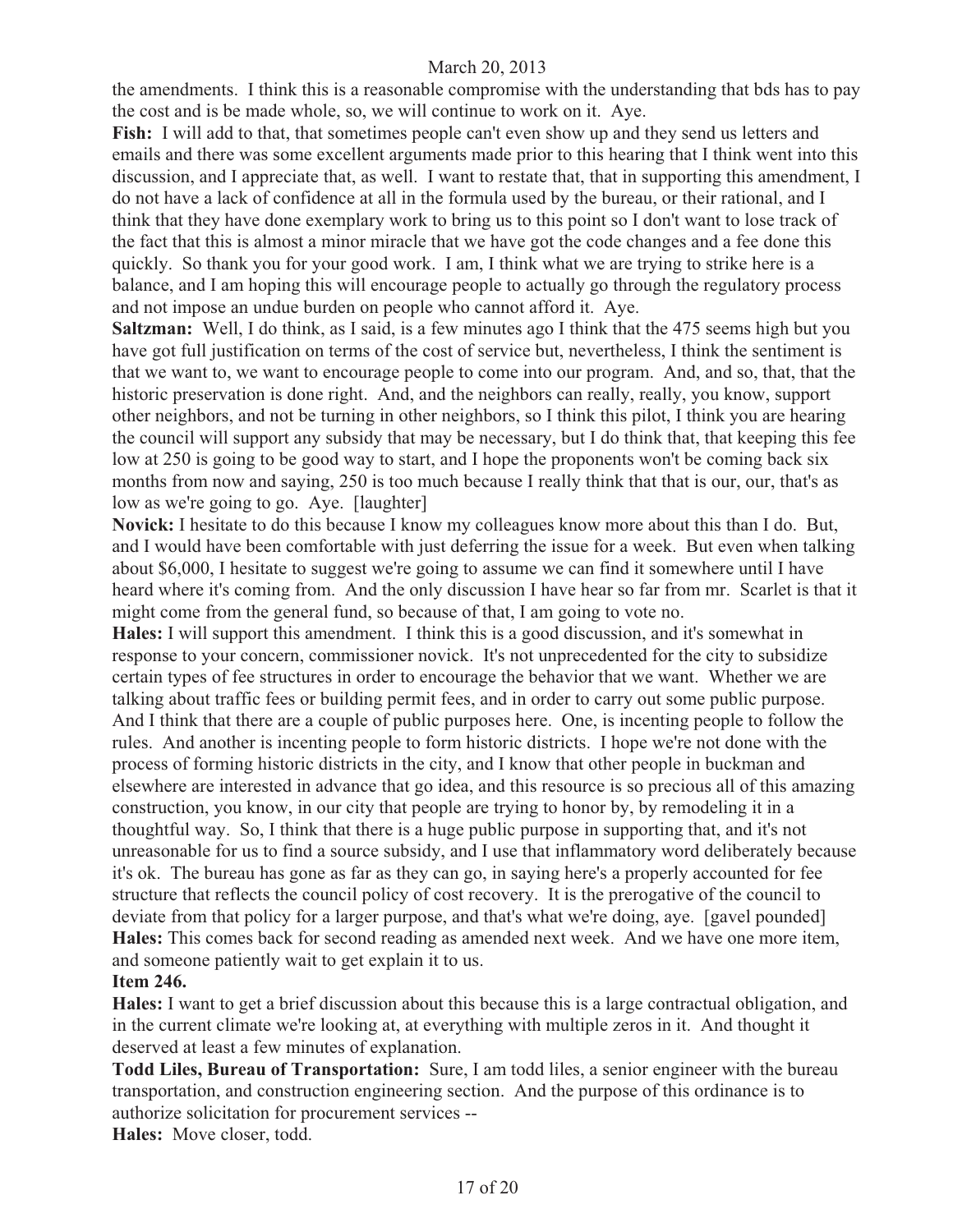**Liles:** [inaudible] to solicit firms for temporary construction services for p-dot. Just brief history on this. P-dot has been authorizing these types of contracts going back to 1998, and about every three years we do this, same process. And we utilize these services in p-dot, within the department, when we have peak construction periods during the summer. And, and we don't have resources, projects bunch up together and, and, and we need the additional resources in order to do these projections. So, yeah, that's typically during the summer months. Currently we you, we utilize services for capital construction projects. Permit construction projects, and we have people doing surveying work for us, and we also have pavement street pavers, those are some of the examples. And typically we use two to eight people on the contracts. And throughout the year. And currently we have the contract extension on the existing contract that expires june 30 of this year. And so, we're looking to go out for two contracts. Award 2 million each. And not to exceed amount, again, a three-year contract. And these are, projects that are budget, so we just are utilizing the resources that we have, just using, using consultant services. And, and over the next three years we're seeing an increase in street system management utility permit inspections. We have lost three ftes to the light rail and the bridge, and we have numerous sidewalk infill projects coming up, and we see an increase in contract paving coming up in the next three years. So, those are some of the reasons why we need to do these services. A standard services contract. And that's pretty much it. We follow the rules of contracting.

Fish: I have a question. It's my impression it's through these contracts that we are often most effective at bringing, inviting firms, non traditional firms or firms that emerging small businesses or meet the mwesb goals. Do you have an intentional program here to seek to provide opportunities for those smaller emerging businesses?

**Liles:** In the rfp there are categories within the diversity group that we're evaluating within the goods and services contract, itself, and there is no mwsb requirement that we're required to, to, to, required to meet. And that's not, not established in the goods and services format. And on the pte side, yes.

**Fritz:** Why not?

**Liles:** I don't know the answer to that. You would have to talk to procurement about that. I don't know.

**Hales:** Do we have the opportunity to add that?

Liles: We evaluate the criteria, whether they are able to meet, whether they are able to, I guess, solicit the firms, we can evaluate that, we are assigned 25% to that criteria in the evaluation process of the rfp. Once the contract is let, you know, we'll try and establish procedures for them to meet that. But they are not held to it.

**Fish:** One of the things that we hear is that on the bigger contracts, there are huge barriers for people to participate, so when you have a chance to do these smaller contracts, this is sure the sweet spot for some of these smaller firms that are trying to get their foot in the door, and you are asking us to vote on this on an emergency basis, and I would certainly, I would be satisfied if made a good faith effort to work with contracting, to extend the mwesb language and outreach to both components in this contract.

**Liles:** Ok.

**Hales:** Other questions?

**Fritz:** I'm not clear -- these are for inspectors?

**Liles:** Yes, construction inspectors, and engineering technician personnel, and there is a survey on there, street grader.

**Fritz:** It would not be cheaper to have those people on staff?

**Liles:** No, it would not. Those people require a lot of expensive equipment, cell phones, laptops, a vehicle. And very, very cost prohibitive. It's much cheaper to, in this particular case, in a temporary service to do that through the temporary agency, yes.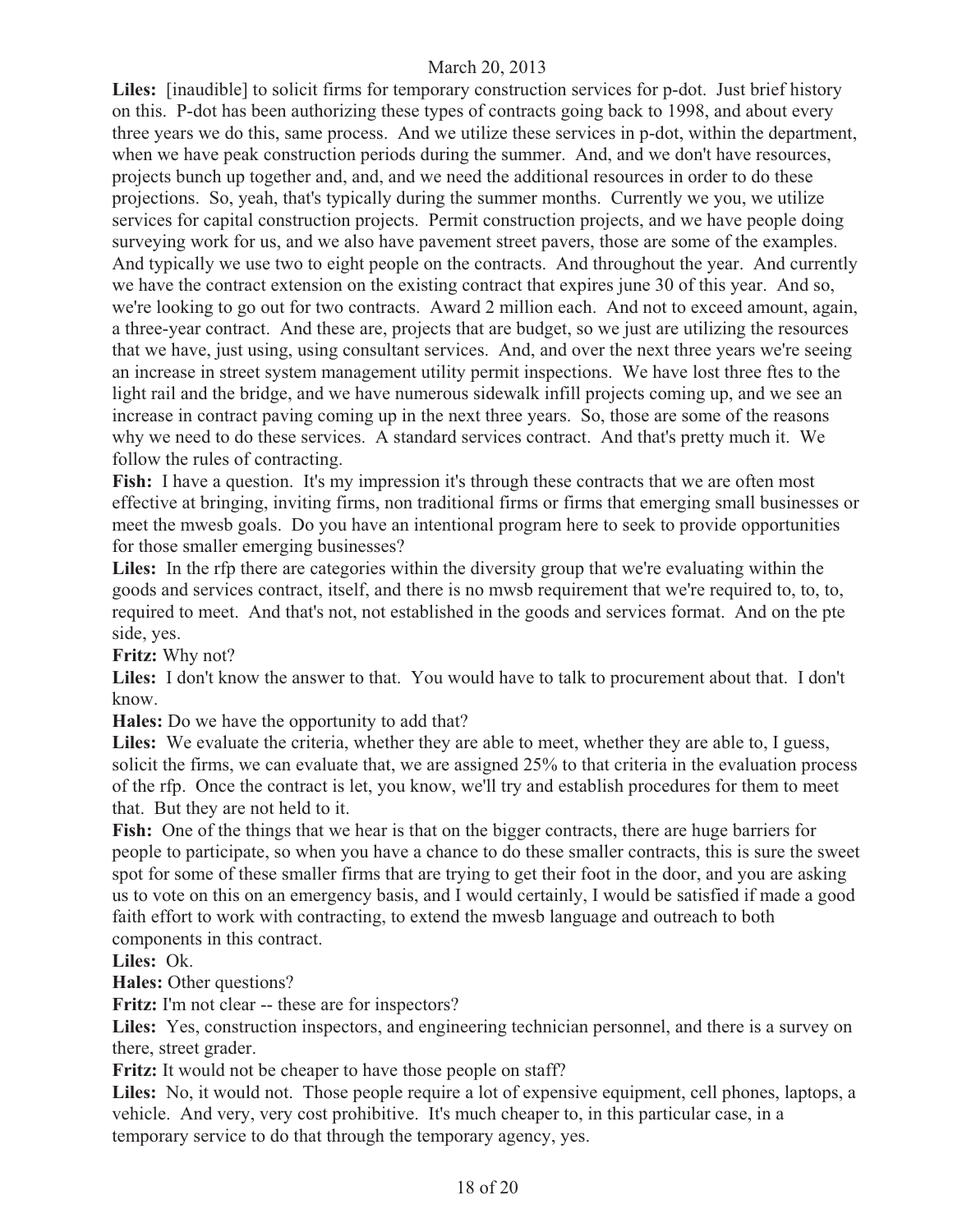**Fritz:** How does it work with development services and signing off on projects being done properly?

**Liles:** Well, I am with construction so, we supervise our construction inspectors to manage those projects along with the consultant inspection. On the projects. I'm not sure I understand the question.

**Fritz:** I am not sure that I understand this contract.

**Hales:** These are projects with the public right of way.

**Fritz:** So we are contracting with a community provider to certify our projects are done correctly? **Liles:** I am contracting with a temporary service agency to supply a certified inspector to work with our staff, to inspect our projects.

Fritz: Ok. And why -- the preview contract was how much?

**Liles:** The previous contract was, three years ago was let at \$500,000. That was way too low. We had our projects coming online, the american recovery reinvestment act, stuff coming online, and we had a bunch of sidewalk projects, and we just had a bunch of projects come together during the summer construction season that required additional staff, and we didn't anticipate that.

**Fritz:** My understanding is that the total for that was \$2 million. We'll have fewer construction projects coming in because we don't have the stimulus money any more.

**Liles:** No, we don't but we have different types of projects like I mentioned, the sidewalk infill, contract paving. Permit projects, and both utility and streets management development permits. And they can use personnel from this temporary contract to do that. Well.

**Hales:** These are on-call contracts, you don't obligate this money until you have a project where it is needed.

**Liles:** Yes, the money already budgeted in the construction phase of the work. We just don't have the staff to commit to it. They are busy doing other things.

**Fritz:** Comes from the annual pbot budget, right?

Liles: Yes, it does, from the construction budget established for that project, yes.

**Saltzman:** So, I guess my is, and relates to the concerns about the minority women esb issue, but, i'm used to flexible service contracts where you have, you know, up to 2 million, and you qualify maybe four or five firms that you have on-call so why are you doing one contract, or I should say two contracts to two firms?

**Liles:** Yes.

**Saltzman:** As opposed to the same as five or six firms that you could call on to do this work? Liles: The value of this isn't very much to be honest. In the past we have only done one contract going back to when we started. We're doing two this year to allow a second place firm to gain experience doing this type of work. And we heard this in the protest last fall, and which was upheld, so, we're deciding to do two this time. And award these services to a second place firm, essentially.

**Fritz:** What protest?

**Liles:** On the same exact one i'm doing now. It was protest based on rates were included in the rfp. The cost of those services. And because this is now a qualification-based selection process we're not allowed to include those rates. At the time of the protest, the evaluation committee saw the rates. And the protest, the protester assumed that that would sway the opinion of the committee. **Saltzman:** A lot of times they say why not just lump the two together, say you have 4 million, and up to, not to exceed 4 million, and have, have four or five firms you call on to do that work, as opposed to your approach of, of two firms, 2 million each, that's what I am trying to figure out. **Liles:** Why are we not lumping them into one?

**Saltzman:** Why not have, have a process that, that, so you get four or five firms that qualify to do the flexible service when needed, and as opposed to just, just two firms. My thought is that you do,